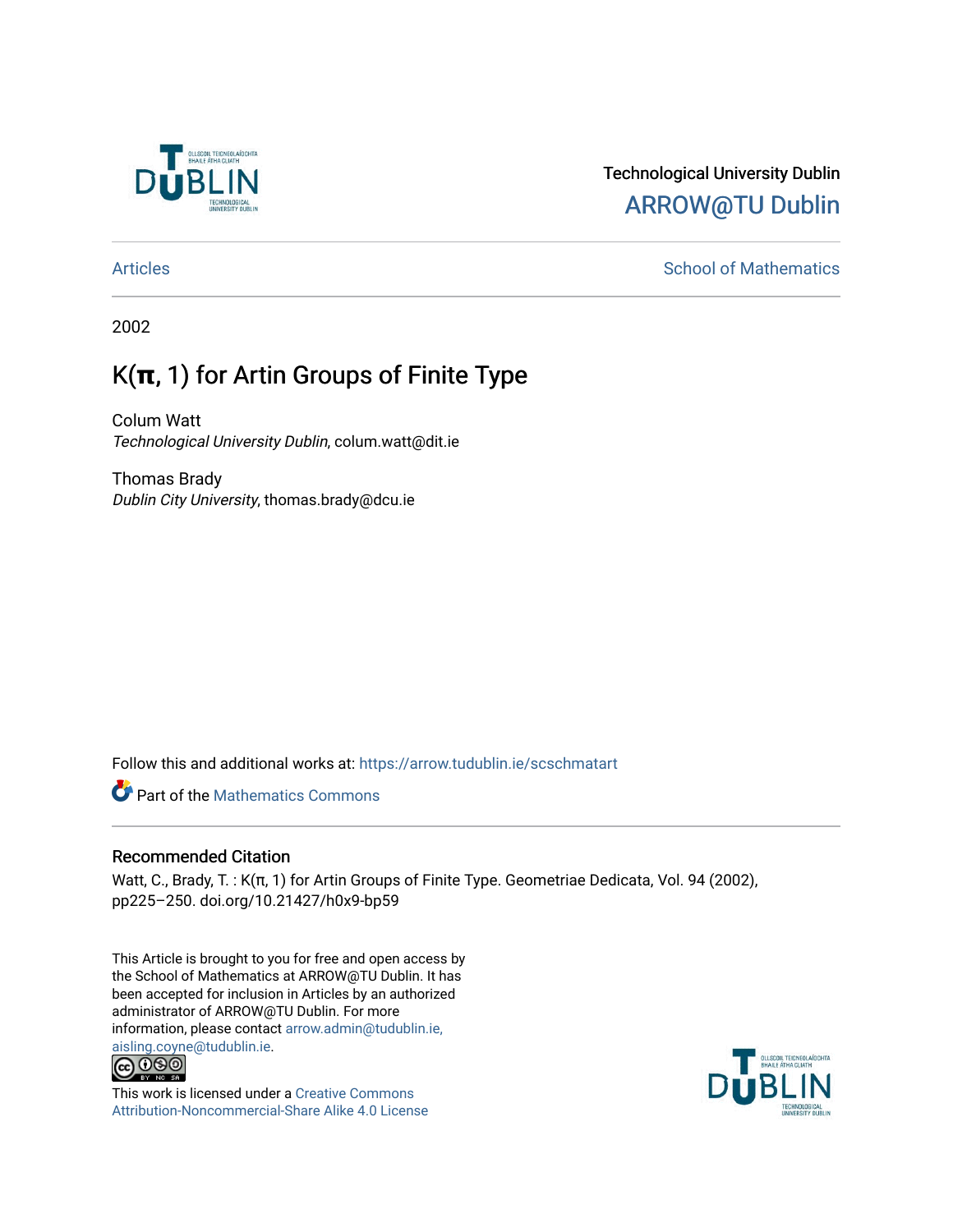# **K**(*π,* 1)**'S FOR ARTIN GROUPS OF FINITE TYPE**

THOMAS BRADY AND COLUM WATT

#### 1. Introduction.

This paper is a continuation of a programme to construct new  $K(\pi, 1)$ 's for Artin groups of finite type which began in [4] with Artin groups on 2 and 3 generators and was extended to braid groups in [3]. These  $K(\pi, 1)$ 's differ from those in [6] in that their universal covers are simplicial complexes.

In [4] a complex is constructed whose top-dimensional cells correspond to minimal factorizations of a Coxeter element as a product of reflections in a finite Coxeter group. Asphericity is established in low dimensions using a metric of non-positive curvature. Since the nonpositive curvature condition is difficult to check in higher dimensions a combinatorial approach is used in [3] in the case of the braid groups.

It is clear from [3] that the techniques used can be applied to any finite Coxeter group  $W$ . When  $W$  is equipped with the partial order given by reflection length and  $\gamma$  is a Coxeter element in *W*, the construction of the K $(\pi, 1)$ 's is exactly analogous provided that the interval  $[I, \gamma]$ forms a lattice. In dimension 3, see [4], establishing this condition amounts to observing that two planes through the origin meet in a unique line. In the braid group case, see [3], where the reflections are transpositions and the Coxeter element is an *n*-cycle this lattice property is established by identifying  $[I, \gamma]$  with the lattice of noncrossing partitions of  $\{1, 2, \ldots, n\}$ .

In this paper, we consider the Artin groups of type  $C_n$  and  $D_n$ . Thus, for each finite reflection group *W* of type  $C_n$  or  $D_n$ , partially ordered by reflection length, we identify a lattice inside *W* and use it to construct a finite aspherical complex  $K(W)$ . In the  $C_n$  case this lattice coincides with the lattice of noncrossing partitions of  $\{1, 2, \ldots, n, -1, \ldots, -n\}$ studied in [8]. The final ingredient is to prove that  $\pi_1(K(W))$  is isomorphic to  $A(W)$ , the associated finite type Artin group. As in [4] and [3] this involves a lengthy check that the obvious maps between the two presentations are well-defined.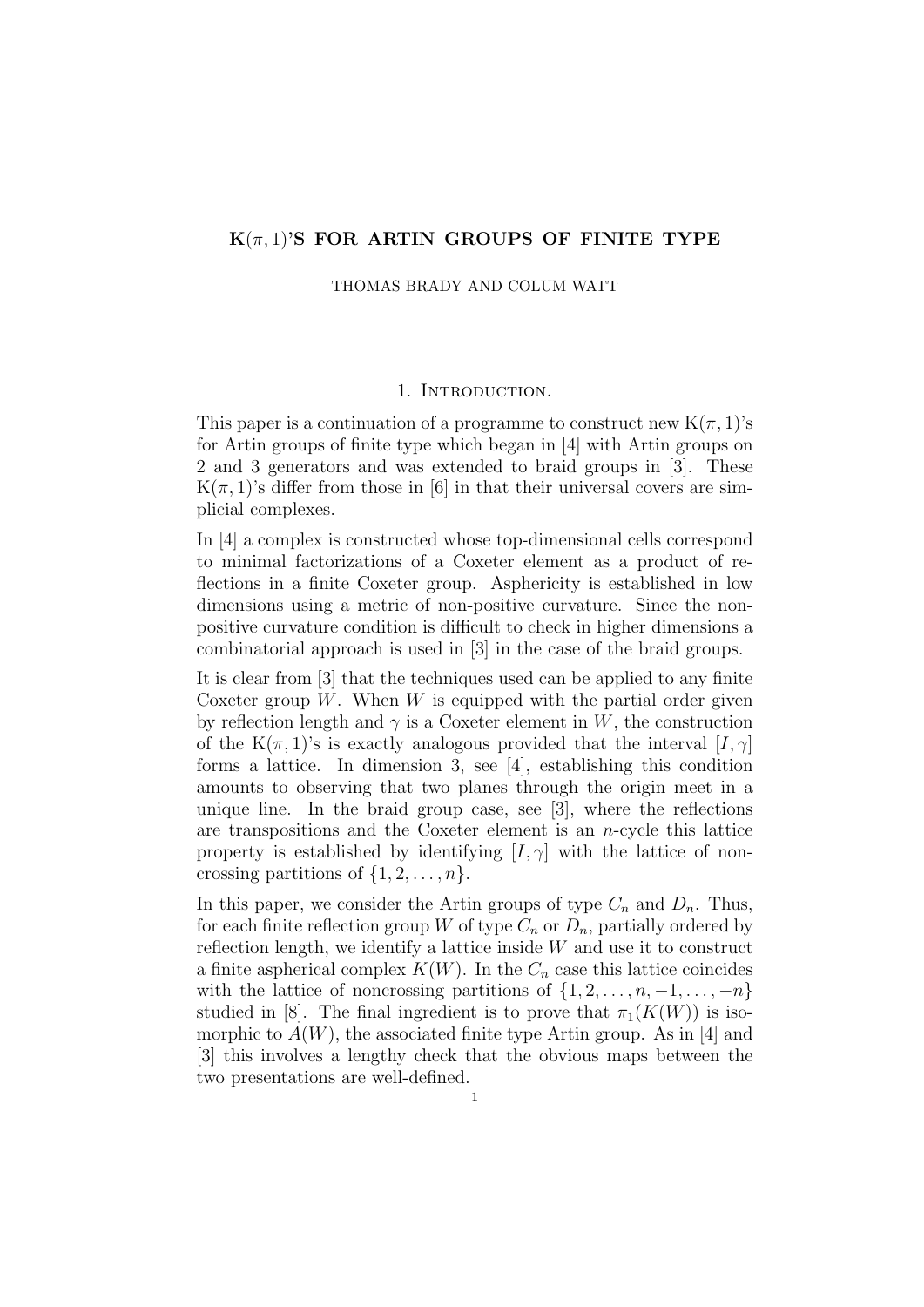David Bessis has independently obtained similar results which can be seen at [1]. His approach exploits in a clever way the extra structure given by viewing these groups as complex reflection groups. In addition, he has verified that in the exceptional cases that the interval  $[I, \gamma]$  forms a lattice and that the corresponding poset groups are isomorphic to the respective Artin groups of finite type. Combined with the results of our section 5 below this provides the new  $K(\pi, 1)$ 's in these cases and we thank him for drawing our attention to this fact.

In section 2 we collect some general facts about the reflection length function on finite reflection groups and the induced partial order. In section 3 we study the cube group  $C_n$  and its index two subgroup  $D_n$ . In section 4 we identify the subposets of interest in  $C_n$  and  $D_n$  and show that they are lattices. In section 5 we define the poset group  $\Gamma(W, \alpha)$ associated to the interval  $[I, \alpha]$  for  $\alpha \in W$ . In the case where  $[I, \alpha]$  is a lattice we construct the complexes  $K(W, \alpha)$  and show that they are K(*π*, 1)'s. Section 6 shows that the groups  $\Gamma(C_n, \gamma_C)$  and  $\Gamma(D_n, \gamma_D)$ are indeed the Artin groups of the appropriate type when  $\gamma_C$  and  $\gamma_D$ are the respective Coxeter elements.

#### 2. A partial order on finite reflection groups.

Let *W* be a finite reflection group with reflection set  $\mathcal{R}$  and identity element *I*. We let  $d: W \times W \rightarrow \mathbf{Z}$  be the distance function in the Cayley graph of *W* with generating set *R* and define the *reflection length function*  $l: W \to \mathbf{Z}$  by  $l(w) = d(I, w)$ . So  $l(w)$  is the length of the shortest product of reflections yielding the element *w*. It follows from the triangle inequality for *d* that  $l(w) \leq l(u) + l(u^{-1}w)$  for any  $u, w \in W$ .

## **Definition 2.1.** We introduce the relation  $\leq$  on W by declaring

 $u \leq w \qquad \Leftrightarrow \qquad l(w) = l(u) + l(u^{-1}w).$ 

Thus  $u \leq w$  if and only if there is a geodesic in the Cayley graph from *I* to *w* which passes through *u*. Alternatively, equality occurs if and only if there is a shortest factorisation of *u* as a product of reflections which is a prefix of a shortest factorisation of *w*. It is readily shown that *≤* is reflexive, antisymmetric and transitive so that (*W, ≤*) becomes a partially ordered set.

Since  $(u^{-1}w)^{-1}w = w^{-1}uw$  is conjugate to *u* it follows that  $u^{-1}w \leq w$ whenever  $u \leq w$ . Furthermore, whenever  $\alpha \leq \beta \leq \gamma$  we have

$$
l(\gamma) = l(\alpha) + (l(\alpha^{-1}\beta) + l(\beta^{-1}\gamma)),
$$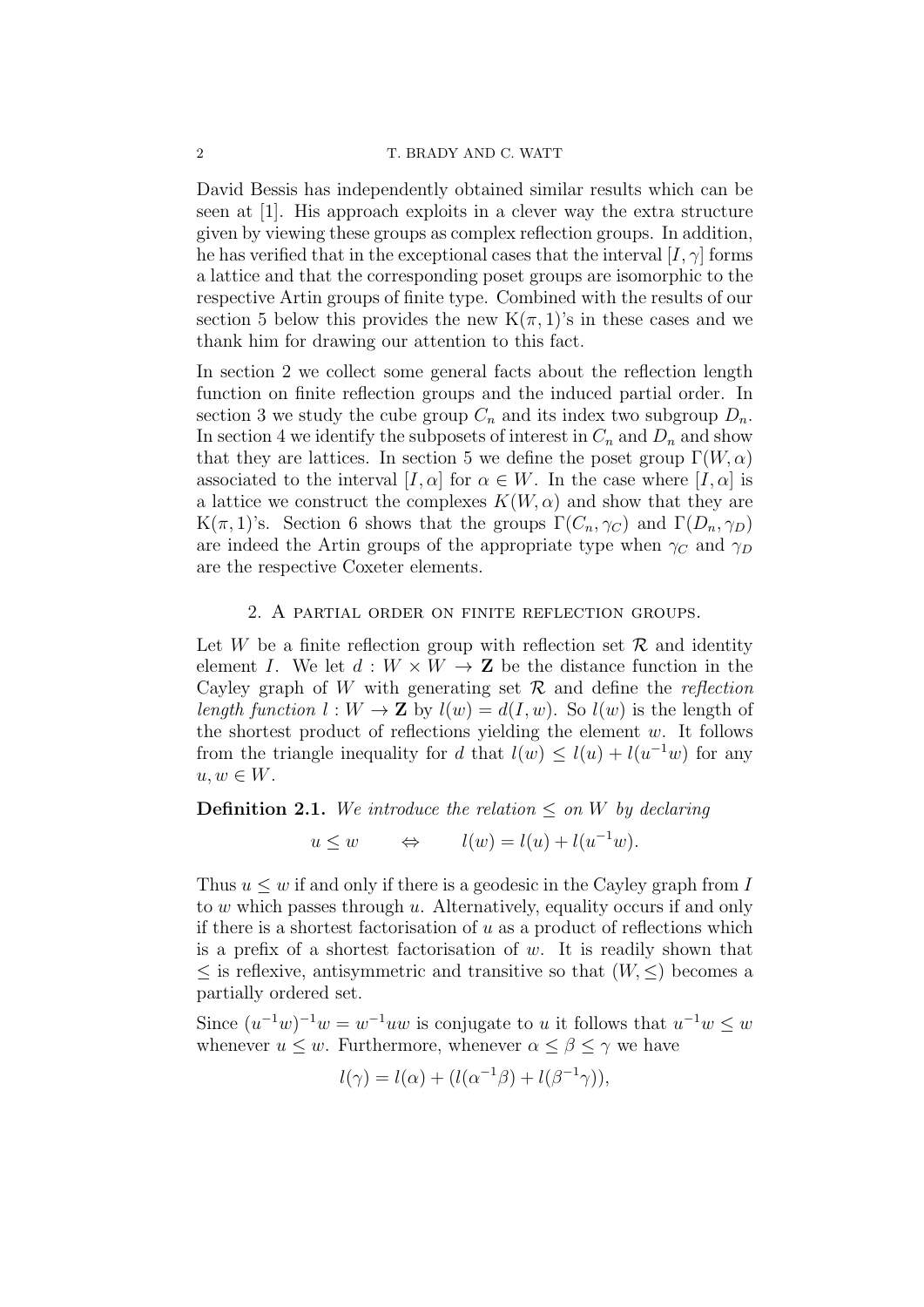so that  $\alpha^{-1}\beta \leq \alpha^{-1}\gamma$ .

We recall some general facts about orthogonal transformations from [5]. If  $A \in O(n)$ , we associate to  $A$  two subspaces of  $\mathbb{R}^n$ , namely

$$
M(A) = \text{im}(A - I) \quad \text{and} \quad F(A) = \text{ker}(A - I).
$$

We recall that  $M(A)^{\perp} = F(A)$ . We use the notation  $|V|$  for  $dim(V)$ when  $V$  is a subspace of  $\mathbb{R}^n$ . It is shown in [5] that

$$
|M(AC)| \le |M(A)| + |M(C)|
$$

We define a partial order on *O*(*n*) by

$$
A \leq_o B \quad \Leftrightarrow \quad |M(B)| = |M(A)| + |M(A^{-1}B)|
$$

and we note that  $A \leq_o B$  if and only if  $M(B) = M(A) \oplus M(A^{-1}B)$ . In particular  $A \leq_o B$  implies that  $M(A) \subseteq M(B)$  or equivalently  $F(B) \subseteq F(A)$ . The main result we will use from [5] is that for each  $A \in O(n)$  and each subspace *V* of  $M(A)$  there exists a unique  $B \in O(n)$ with  $B \leq_{o} A$  and  $M(B) = V$ .

Our finite reflection group *W* is a subgroup of  $O(n)$ , so the results of [5] can be applied to the elements of *W*. We begin with a geometric interpretation of the length function *l* on *W*.

**Proposition 2.2.**  $l(\alpha) = |M(\alpha)| = n - |F(\alpha)|$ , for  $\alpha \in W$ .

*Proof.* First note that the proposition holds when  $\alpha = I$  so we will assume  $\alpha \neq I$  and let  $k = |M(\alpha)| > 0$ .

To establish the inequality  $l(\alpha) \leq k$  we show that  $\alpha$  can be expressed as a product of *k* reflections. We will use induction on *k* noting that the case  $k = 1$  is immediate. Consider the subspace  $F(\alpha) \neq \mathbb{R}^n$ . Recall from part (d) of Theorem 1.12 of [7] that the subgroup *W′* of *W* of elements which fix  $F(\alpha)$  pointwise is generated by those reflections *R* in *W* satisfying  $F(\alpha) \subset F(R)$ . Since  $\alpha \neq I$  there exists at least one such reflection *R*. Since  $M(A) = F(A)^{\perp}$  we have  $M(R) \subset M(\alpha)$ . The unique orthogonal transformation induced on  $M(R)$  by  $\alpha$  must be  $R$ by Corollary 3 of [5]. Hence  $R \leq_o \alpha$  and

$$
|M(R\alpha)| = |M(\alpha)| - |M(R)| = k - 1.
$$

By induction  $R\alpha$  can be expressed as a product of  $k-1$  reflections and hence there is an expression  $\alpha = R_1 \dots R_k$  for  $\alpha$  as a product of *k* reflections. We note that by construction each of these reflections *R<sup>i</sup>* satisfies  $M(R_i) \subset M(\alpha)$ .

To establish the other inequality suppose  $\alpha = S_1 S_2 \dots S_m$  is an expression for  $\alpha$  as a product of *m* reflections realizing  $l(\alpha) = m$ . Repeated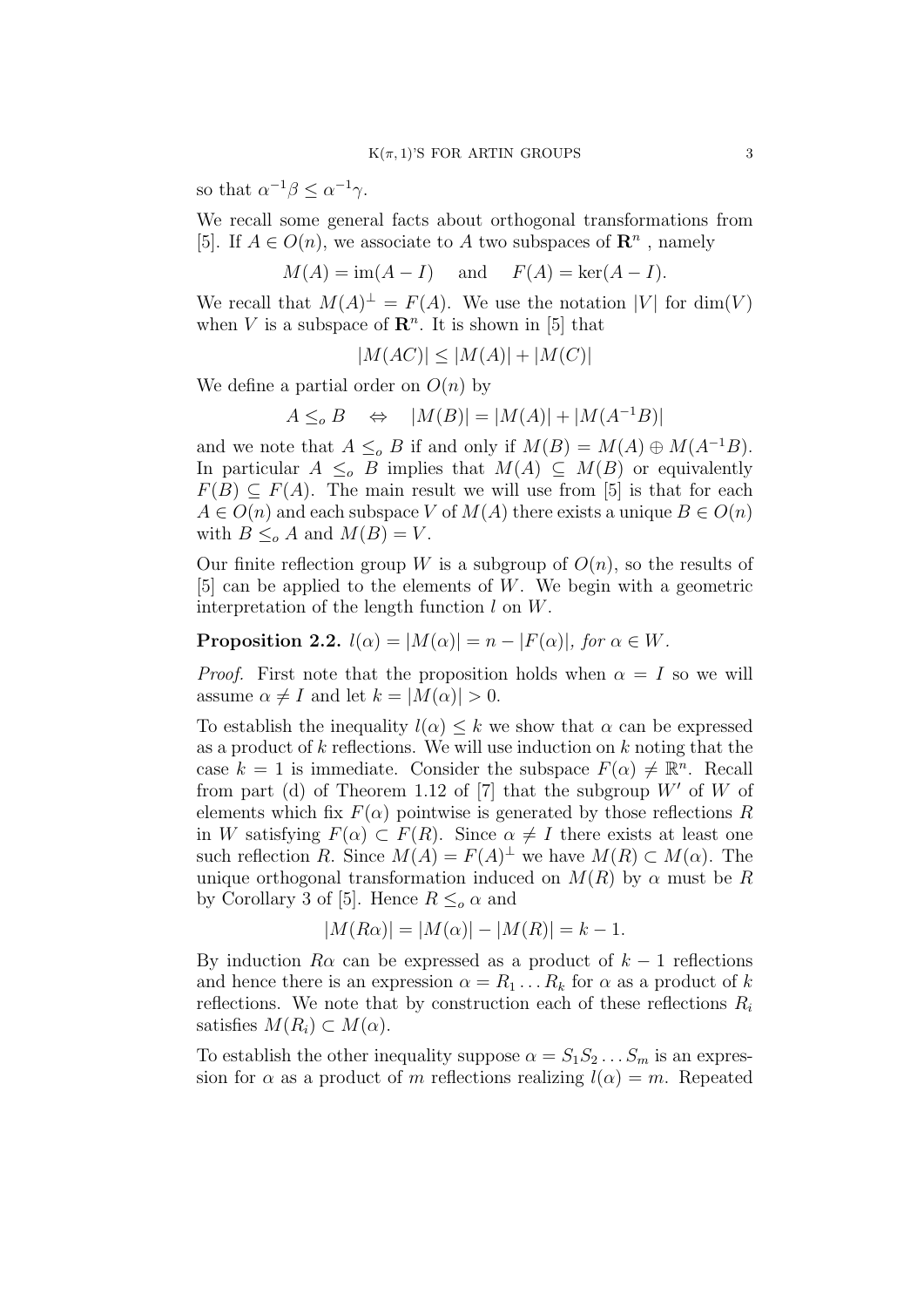#### 4 T. BRADY AND C. WATT

use of the identity 
$$
|M(AC)| \leq |M(A)| + |M(C)|
$$
 gives  $k = |M(\alpha)| \leq |M(S_1)| + \cdots + |M(S_m)| = m = l(\alpha).$  q.e.d.

In particular the partial order  $\leq$  on *W* is a restriction of the partial order  $\leq_o$  on  $O(n)$  and we will drop the subscript from  $\leq_o$  from now on. The following lemma is immediate.

**Lemma 2.3.** *Let W be a finite Coxeter group with reflection set R and let*  $W_1$  *be a subgroup generated by a subset*  $\mathcal{R}_1$  *of*  $\mathcal{R}$ *. Then the length function for*  $W_1$  *is equal to the restriction to*  $W_1$  *of the length function for W.*

**Definition 2.4.** For each  $\delta \in W$  we define the reflection set of  $\delta$ ,  $S_{\delta}$ ,  $by$   $S_{\delta} = \{R \in \mathcal{R} \mid r \leq \delta\}.$ 

Repeated application of  $A \leq B \Rightarrow |M(B)| = |M(A)| + |M(A^{-1}B)|$ gives  $M(\delta) = \text{Span}\{M(R) \mid R \leq \delta\}$  so that  $S_{\delta}$  determines  $M(\delta)$ . However, in the case where  $\delta \leq \gamma$ ,  $\delta$  itself is determined by  $\gamma$  and  $S_{\delta}$ since  $\delta$  is the unique orthogonal transformation induced on  $M(\delta)$  by  $\gamma$ . The following results are consequences of this fact.

**Lemma 2.5.** *If*  $\alpha, \beta \leq \gamma$  *in W and*  $S_{\alpha} \subseteq S_{\beta}$  *then*  $\alpha \leq \beta$ *.* 

*Proof.*  $M(\alpha) \subset M(\beta) \subset M(\gamma)$  and by uniqueness the transformation induced on  $M(\alpha)$  by  $\beta$  is the same as the transformation induced by *γ*, namely *α*.  $q.e.d.$ 

**Lemma 2.6.** *Suppose*  $\alpha, \beta \leq \gamma$  *in W. If there is an element*  $\delta \in W$ *with*  $\delta \leq \gamma$  *and*  $S_{\delta} = S_{\alpha} \cap S_{\beta}$  *then*  $\delta$  *is the greatest lower bound of*  $\alpha$ *and*  $\beta$  *in W, that is, if*  $\tau \in W$  *satisfies*  $\tau \leq \alpha, \beta$  *then*  $\tau \leq \delta$ *.* 

3. THE CUBE GROUPS  $C_n$  AND  $D_n$ .

For general facts about the groups  $C_n$  and  $D_n$  see [2] or [7]. Let  $I =$  $[-1, 1]$  and let  $C_n$  denote the group of isometries of the cube  $I^n$  in  $\mathbb{R}^n$ . That is

$$
C_n = \{ \alpha \in O(n) : \alpha(I^n) = I^n \}
$$

Let  $e_1, \ldots, e_n$  denote the standard basis for  $\mathbb{R}^n$  and let  $x_1, \ldots, x_n$  denote the corresponding coordinates. The set  $\mathcal{R}_c$  of all reflections in  $C_n$ consists of the following  $n^2$  elements. For each  $i = 1, \ldots, n$ , reflection in the hyperplane  $x_i = 0$  is denoted [*i*] and also by [*−i*]. For each  $i \neq j$ , reflection in the hyperplane  $x_i = x_j$  is denoted by any one of the four expressions  $(i, j)$ ,  $(j, i)$ ,  $(-i, -j)$  and  $(-j, -i)$ , while reflection in the plane  $x_i = -x_j$  is denoted by any one of the four expressions  $((i, -j), (-i, j), (j, -i), \text{and } (-j, i)$ . The set of these  $n(n-1)$  reflections,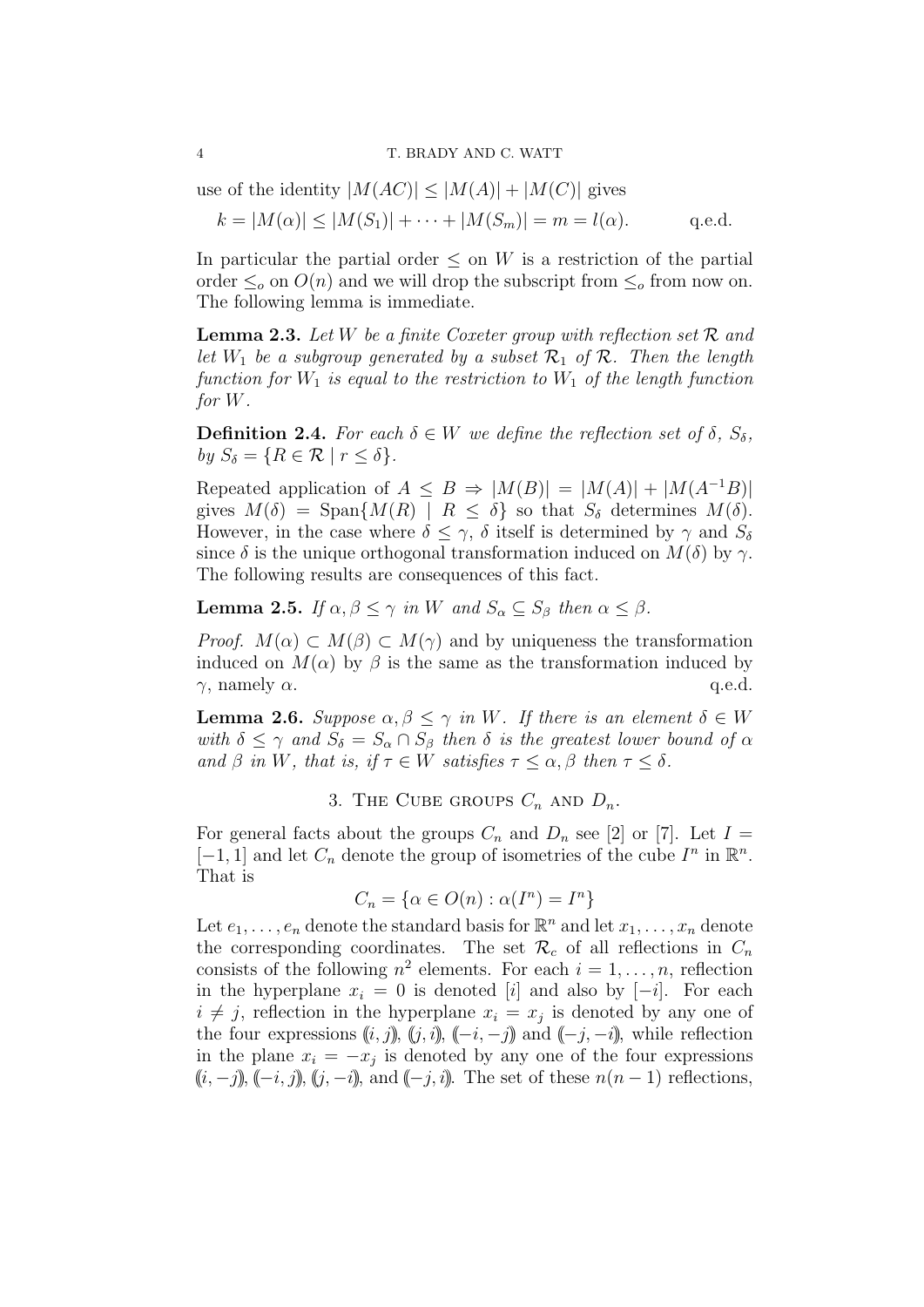in hyperplanes of the form  $x_i = \pm x_j$ , is denoted  $\mathcal{R}_d$  and the subgroup they generate,  $D_n$ , is well known to be an index two subgroup of  $C_n$ . The group  $C_n$  acts on the set  $\{e_1, \ldots, e_n, -e_1, \ldots, -e_n\}$  in the obvious manner and this action satisfies  $\alpha \cdot (-e_i) = -(\alpha \cdot e_i)$  for each *i* and each  $\alpha \in C_n$ . Thus we obtain an injective homomorphism *p* from  $C_n$  into the group  $\Sigma_{2n}$  of permutations of the set  $\{1, 2, \ldots, n, -1, -2, \ldots, -n\}$ . Note that for each *i*,  $p([i])$  is a transposition in  $\Sigma_{2n}$ , while each element of  $\mathcal{R}_d$  is mapped to a product of two disjoint transpositions. Thus  $p(D_n)$  is contained in the subgroup of even permutations.

For each cycle  $c = (i_1, \ldots, i_r)$  in  $\Sigma_{2n}$ , we define the cycle  $\bar{c}$  by

$$
\bar{c}=(-i_1,\ldots,-i_r)
$$

Note that  $\bar{c} = z_0 c z_0$  where  $z_0 = (1, -1)(2, -2) \dots (n, -n)$  has order two. Note also that  $z_0 = p(\zeta_0)$  where  $\zeta_0 = [1][2] \cdots [n]$  is the nontrivial element in the centre of  $C_n$ .

**Proposition 3.1.** *The image*  $p(C_n)$  *is the centraliser*  $Z(z_0)$  *of*  $z_0$  *in* Σ2*n. It consists of all products of disjoint cycles of the form*

(1)  $c_1\bar{c}_1 \ldots c_k\bar{c}_k\gamma_1 \ldots \gamma_r \text{ where } \gamma_j = \bar{\gamma}_j \quad \forall j = 1, \ldots, r.$ 

*The image*  $p(D_n)$  *consists of all elements of the form (1) with r even.* 

*Proof.* Since  $z_0$  has order 2 and  $z_0c_1c_2 \ldots c_kz_0 = \bar{c}_1\bar{c}_2 \ldots \bar{c}_k$  for any product of cycles in  $\Sigma_{2n}$ , it follows that the centraliser  $Z(z_0)$  consists of those products of disjoint cycles  $c_1c_2 \ldots c_k$  for which

$$
c_1c_2\ldots c_k=\bar{c}_1\bar{c}_2\ldots\bar{c}_k
$$

By uniqueness (up to reordering) of cycle decomposition in  $\Sigma_{2n}$ , for each *i* either  $c_i = \bar{c}_j$  for some  $j \neq i$  or else  $c_i = \bar{c}_i$ . It follows that the centraliser of  $z_0$  is precisely the set of elements in  $\Sigma_{2n}$  of the form (1). For each  $\alpha \in C_n$ , the identity  $\zeta_0 \alpha \zeta_0 = \alpha$  implies that  $p(\alpha)$  lies in the centraliser of  $z_0$ . Thus  $p(C_n) \subset Z(z_0)$ . In the reverse direction, if  $c = (i_1, \ldots, i_k)$  is disjoint from  $\bar{c}$ , one may readily verify that

(2) 
$$
c\bar{c} = p((i_1, i_2)(i_2, i_3)\dots(i_{q-1}, i_q))
$$

Likewise, if  $c = \bar{c}$  then  $c$  must be the form  $c = (i_1, \ldots, i_k, -i_1, \ldots, -i_k)$ for some  $-n \leq i_1, i_2, \ldots, i_k \leq n$  and one may verify that

$$
(3) \qquad c = (i_1, -i_1)(i_1, i_2)(-i_1, -i_2)\dots(i_{k-1}, i_k)(-i_{k-1}, -i_k)
$$

(4) = 
$$
p([i_1](i_1, i_2)) \dots ((i_{k-1}, i_k))
$$

It follows that any element of the form (1) lies in  $p(C_n)$  and hence  $p(C_n) = Z(z_0).$ 

Let  $\alpha \in D_n$  and write  $p(\alpha) = c_1 \bar{c}_1 \cdots c_k \bar{c}_k \gamma_1 \cdots \gamma_r$ . Since  $p(\alpha)$  and each  $c_i\bar{c}_i$  is an even permutation while each  $\gamma_j$  is an odd permutation, *r* must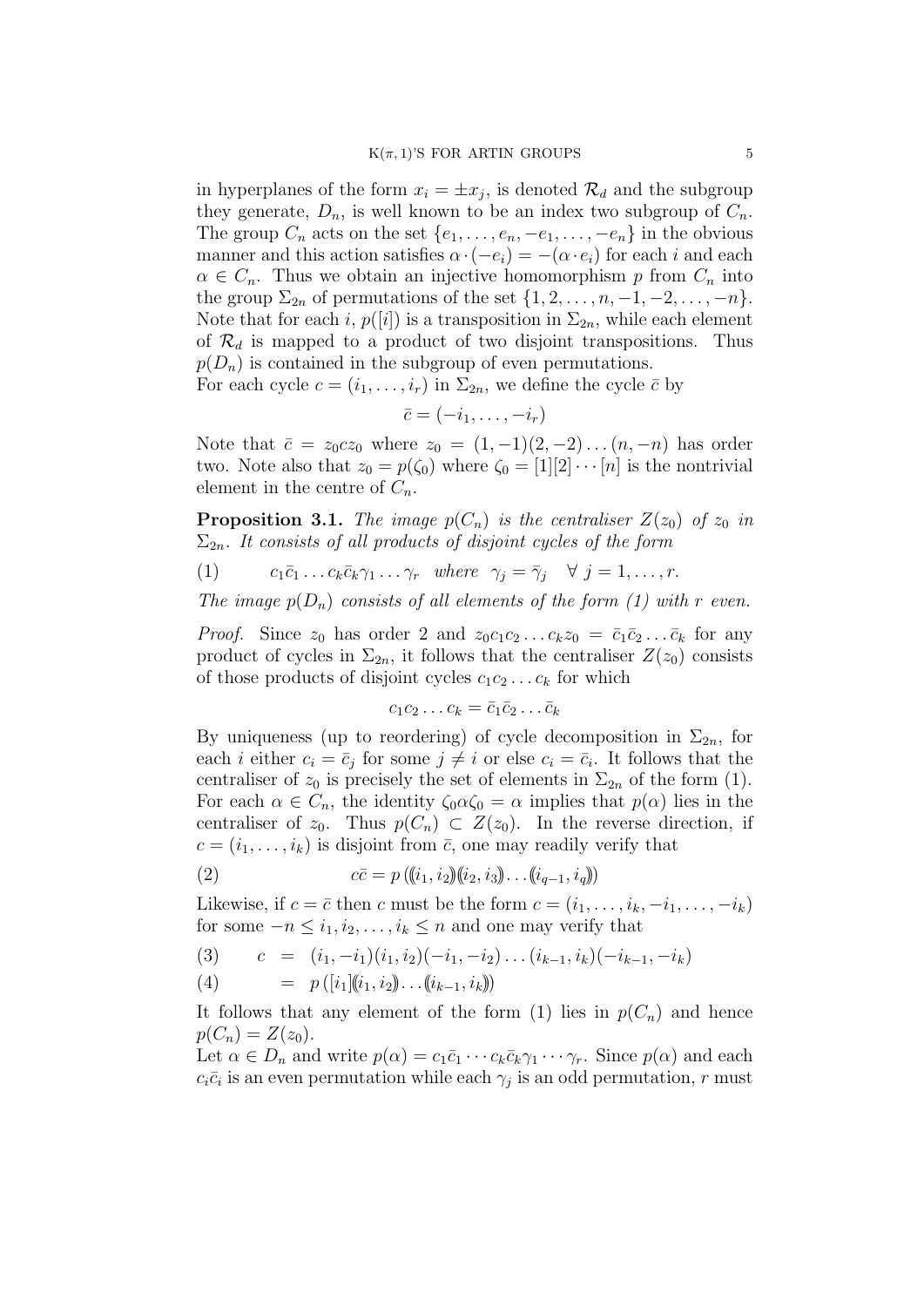#### 6 T. BRADY AND C. WATT

be even. To show that every element of the form (1) with *r* even is in  $p(D_n)$ , we need only note the following facts.

- If the cycle *c* is disjoint from  $\bar{c}$  then equation (2) implies that  $c\bar{c} \in p(D_n).$
- If  $i \neq j$  then  $[i][j] = (i, j)(i, -j)$  and hence is an element of  $p(D_n)$ . It now follows from equation (3) that if  $c_1 = \bar{c}_1$  and  $c_2 = \bar{c}_2$  are disjoint cycles then  $c_1 c_2 \in p(D_n)$ . q.e.d.

**Notation.** From now on we will identify  $C_n$  and  $D_n$  with their respective images in  $\Sigma_{2n}$ . If a cycle  $c = (i_1, \ldots, i_k)$  is disjoint from  $\bar{c}$  then we write

$$
(\!(i_1,\ldots,i_k)\!]=c\bar{c}=(i_1,\ldots,i_k)(-i_1,\ldots,-i_k)
$$

and we call  $c\bar{c}$  a *paired cycle*. If  $k = 1$  then  $c = (i_1)$  and the paired cycle  $c\bar{c} = (i_1)$  fixes the vector  $e_{i_1}$ . If  $c = \bar{c} = (i_1, \ldots, i_r, -i_1, \ldots, -i_r)$ then we say that *c* is a balanced cycle and we write

$$
c=[i_1,\ldots,i_k].
$$

This notation is consistent with that introduced earlier for the elements of the generating set  $\mathcal{R}_c$ . With these conventions, proposition 3.1 states that each element of  $C_n$  may be written as a product of disjoint paired cycles and balanced cycles. If  $\alpha \in C_n$  fixes the standard basis vector  $e_i$ then we will assume that the paired cycle  $(i)$  appears in the corresponding expression (1) for  $\alpha$ .

Denote the length function for  $C_n$  with respect to the generating set  $\mathcal{R}_c$  by *l*. Lemma 2.3 allows us to use the same symbol *l* for the length function of  $D_n$  with respect to the set  $\mathcal{R}_d$ . The length function for  $\Sigma_{2n}$ with respect to the set *T* of all transpositions is denoted by *L*.

**Lemma 3.2.** *The fixed space*  $F(\{(i_1, \ldots, i_k)\})$  *has dimension*  $n - k + 1$ *and is given by*

$$
\{x \in \mathbb{R}^n : x_{i_1} = x_{i_2} = \cdots = x_{i_k}\}\
$$

*where*  $x_i$  *means*  $-x_{|i|}$  *for*  $i < 0$ *. The fixed space*  $F([i_1, \ldots, i_k])$  *has*  $dimension\ n-k\ and\ is\ given\ by$ 

$$
\{x \in \mathbb{R}^n : x_{i_1} = x_{i_2} = \cdots = x_{i_k} = 0\}
$$

*Proof.* By inspection. q.e.d.

**Lemma 3.3.** *The l*-length of a paired cycle  $c\bar{c} = (i_1, \ldots, i_k)$  is  $k -$ 1*. Moreover, no minimal length factorisation of cc*¯ *as a product of elements of R<sup>c</sup> contains a generator of the form* [*i*]*.*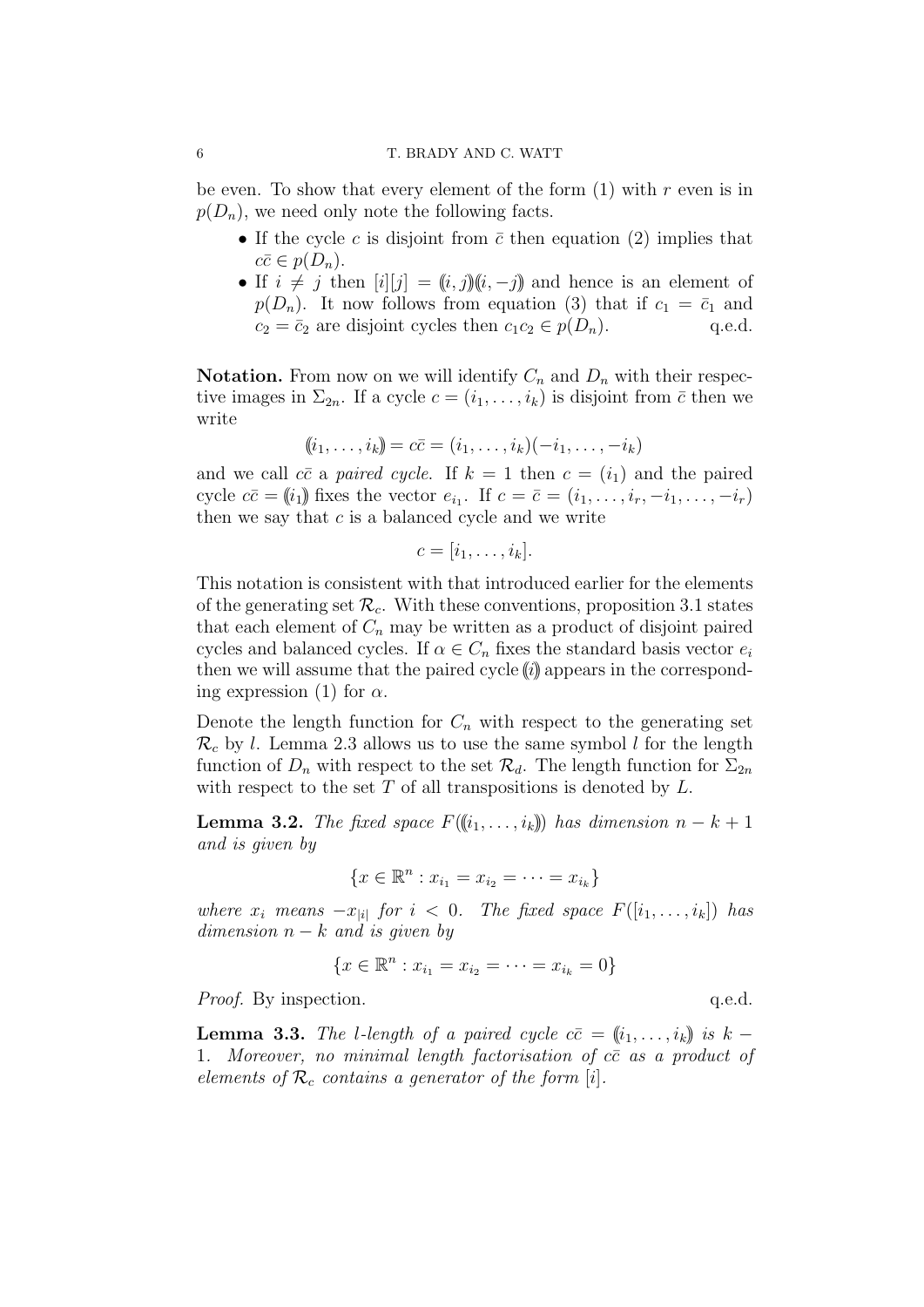*Proof.* The fixed space  $F(c\bar{c})$  has dimension  $n - k + 1$  by lemma 3.2  $\text{and thus } l(c\bar{c}) = n - (n - k + 1) = k - 1.$ 

If a minimal *l*-length factorisation of  $c\bar{c}$  contained a term of the form [*i*], we would obtain a factorisation of  $c\bar{c}$  as a product of fewer than  $2(k-2) + 1 = 2k - 3$  transpositions. As  $L(c\bar{c}) = 2k - 2$  this is impossible.  $q.e.d.$ 

**Lemma 3.4.** *The l-length of*  $\gamma = [j_1, \ldots, j_r]$  *as a product of elements of*  $\mathcal{R}_c$  *is r. Moreover any minimal length factorisation of*  $\gamma$  *as a product of elements of*  $\mathcal{R}_c$  *contains exactly one generator of the form* [*i*].

*Proof.* As the fixed space  $F(\gamma)$  is  $(n - r)$ -dimensional by lemma 3.2, we find  $l(\gamma) = n - (n - r) = r$ .

As  $L(\gamma) = 2r - 1$ , any factorisation of  $\gamma$  as a product of r elements of  $\mathcal{R}_c$ can contain at most one generator of the form [*i*]. If such a factorisation contained no element of this form, we would have an expression for *γ* as a product of an even number of transpositions. But this contradicts the fact that the 2*r*-cycle  $\gamma$  has odd parity in  $\Sigma_{2n}$ . q.e.d.

**Proposition 3.5.** *If*  $\alpha = c_1\bar{c}_1 \ldots c_a\bar{c}_a \gamma_1 \ldots \gamma_b \in C_n$  *is a product of disjoint cycles then*

$$
l(\alpha) = \sum_{i=1}^{a} l(c_i \bar{c}_i) + \sum_{j=1}^{b} l(\gamma_j)
$$

*Proof.* By choosing a new basis from  $\{e_1, \ldots, e_n, -e_1, \ldots, -e_n\}$  if necessary, we may assume that  $c_i = (j_{i-1} + 1, j_{i-1} + 2, ..., j_i)$  and  $\gamma_i =$  $[k_{i-1} + 1, k_{i-1} + 2, \ldots, k_i]$  where  $1 = j_0 < j_1 < \cdots < j_a < j_a + i$  $1 = k_0 < k_1 < \cdots < k_b = n$ . Then  $c_i\bar{c}_i$  (resp.  $\gamma_j$ ) maps  $U_i =$  $\text{span}(e_{j_{i-1}+1}, e_{j_{i-1}+2}, \dots, e_{j_i})$  (resp.  $V_i = \text{span}(e_{k_{i-1}+1}, e_{k_{i-1}+2}, \dots, e_{k_i})$ ) to itself and leaves all the other *U*'s and *V*'s pointwise fixed. As  $c_i\bar{c}_i$  $(\text{resp. } \gamma_i)$  fixes a 1 (resp. 0) dimensional subspace of  $U_i$  (resp.  $V_i$ ), we see that  $\alpha$  fixes an *a*-dimensional subspace of  $\mathbb{R}^n$ . Therefore  $l(\alpha) = n - a$ . Since  $\sum (1 + l(c_i\bar{c}_i)) + \sum l(\gamma_i) = n$  by lemmas 3.3 and 3.4, the result follows.  $q.e.d.$ 

Consider now the effect of multiplying  $\alpha \in C_n$  on the right by a reflection  $R = (i, j)$  or  $R = [i]$ . It is clear that only those cycles which contain an integer of *R* will be affected. The following example lists the possibilities and the corresponding changes in lengths.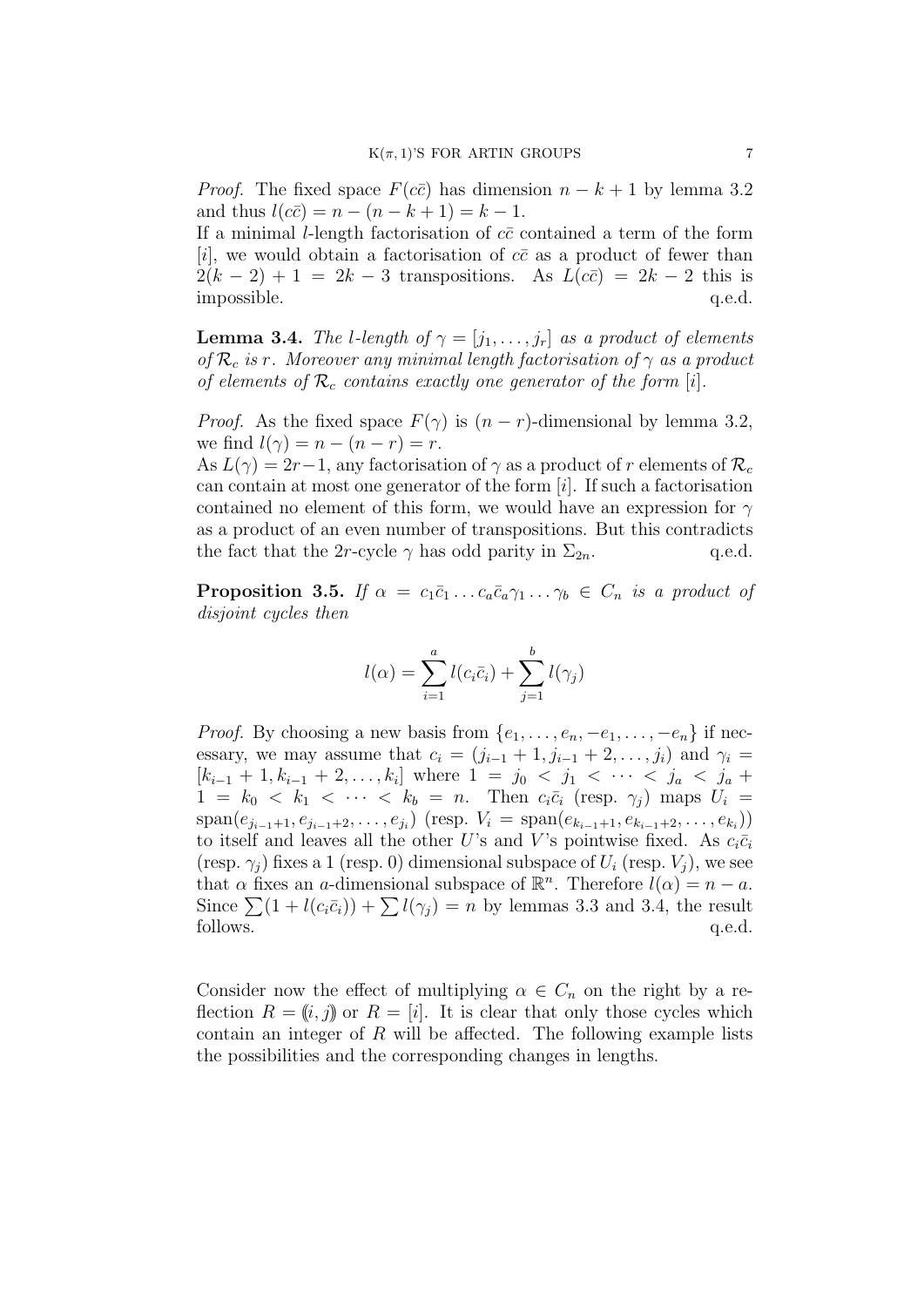**Example 3.6.** *The following four identities can be verified directly.*

 $[i_1, i_2, \ldots, i_k][i_k] = (i_1, i_2, \ldots, i_k)$  $[i_1, i_2, \ldots, i_k]$  $(i_j, i_k) = [i_1, \ldots, i_j]$  $(i_{j+1}, i_{j+2}, \ldots, i_k)$  $(i_1, i_2, \ldots, i_k)$  $(i_j, i_k)$  =  $(i_1, \ldots, i_j)$  $(i_{j+1}, i_{j+2}, \ldots, i_k)$  $[i_1, \ldots, i_j][i_{j+1}, \ldots, i_k](-i_j, i_k) = (i_1, i_2, \ldots, i_k)$ 

*Since each reflection has order* 2*, the following identities are immediate.*

$$
[i_1, i_2, \ldots, i_k] = (i_1, i_2, \ldots, i_k)[i_k]
$$
  
\n
$$
[i_1, i_2, \ldots, i_k] = [i_1, \ldots, i_j][(i_{j+1}, i_{j+2}, \ldots, i_k)](i_j, i_k)]
$$
  
\n
$$
((i_1, i_2, \ldots, i_k)) = ((i_1, \ldots, i_j)](i_{j+1}, i_{j+2}, \ldots, i_k)](i_j, i_k)]
$$
  
\n
$$
[i_1, \ldots, i_j][i_{j+1}, \ldots, i_k] = ((i_1, i_2, \ldots, i_k)](-i_j, i_k)]
$$

*By proposition 3.5, we see that*

$$
l([i_1, i_2, \ldots, i_n]) = l((i_1, i_2, \ldots, i_n]) + 1
$$
  
\n
$$
l([i_1, i_2, \ldots, i_n]) = l([i_1, \ldots, i_j](i_{j+1}, i_{j+2}, \ldots, i_n]) + 1
$$
  
\n
$$
l((i_1, i_2, \ldots, i_n)) = l((i_1, \ldots, i_j)(i_{j+1}, i_{j+2}, \ldots, i_n)) + 1
$$
  
\n
$$
l([i_1, \ldots, i_j][i_{j+1}, \ldots, i_k]) = l((i_1, i_2, \ldots, i_k)) + 1
$$

**Definition 3.7.** Let  $\sigma = c_1 c_2 \cdots c_k$  and  $\tau = d_1 d_2 \cdots d_l$  be two products *of disjoint cycles in*  $\Sigma_{2n}$ *. We say that*  $\sigma$  *is contained in*  $\tau$  *(and write σ ⊂ τ ) if for each i we can find j such that the set of integers in the cycle*  $c_i$  *is a subset of the set of integers in the cycle*  $d_j$ . This notion *restricts to give a notion of containment for elements of*  $C_n$ .

*A* reflection  $(i, j)$  is s-contained in  $\alpha = c_1 \bar{c}_1 \ldots c_a \bar{c}_a \gamma_1 \ldots \gamma_b \in C_n$  (and *we write*  $(i, j) \sqsubset \alpha$ *) if i is contained in*  $\gamma_k$  *and j is contained in*  $\gamma_l$  *for some*  $k \neq l$ *.* 

**Lemma 3.8.** Let  $\alpha \in C_n$  and  $R \in \mathcal{R}_c$ . Then  $R \leq \alpha$  if and only if  $R \subset \alpha$  *or*  $R \subset \alpha$ *.* 

*Proof.* By proposition 3.5 and the calculations in example 3.6 we see that  $l(\alpha R) < l(\alpha)$  if and only if  $R \subset \alpha$  or  $R \subset \alpha$ . Since  $R \leq \alpha$  if and only if  $l(\alpha R) < l(\alpha)$ , the lemma follows. q.e.d.

## 4. The lattice property

In this section we show that the interval  $[1, \gamma]$  in  $(W \leq)$  is a lattice for  $W = C_n, D_n$  and  $\gamma$  a Coxeter element in *W*. Since all Coxeter elements in *W* are conjugate we can choose our favourite one in each case.

**Definition 4.1.** We choose the Coxeter elements  $\gamma_C$  in  $C_n$  and  $\gamma_D$  in *D<sub>n</sub> given by*  $\gamma_C = [1, 2, \dots, n]$  *and*  $\gamma_D = [1][2, 3, \dots, n]$ *.*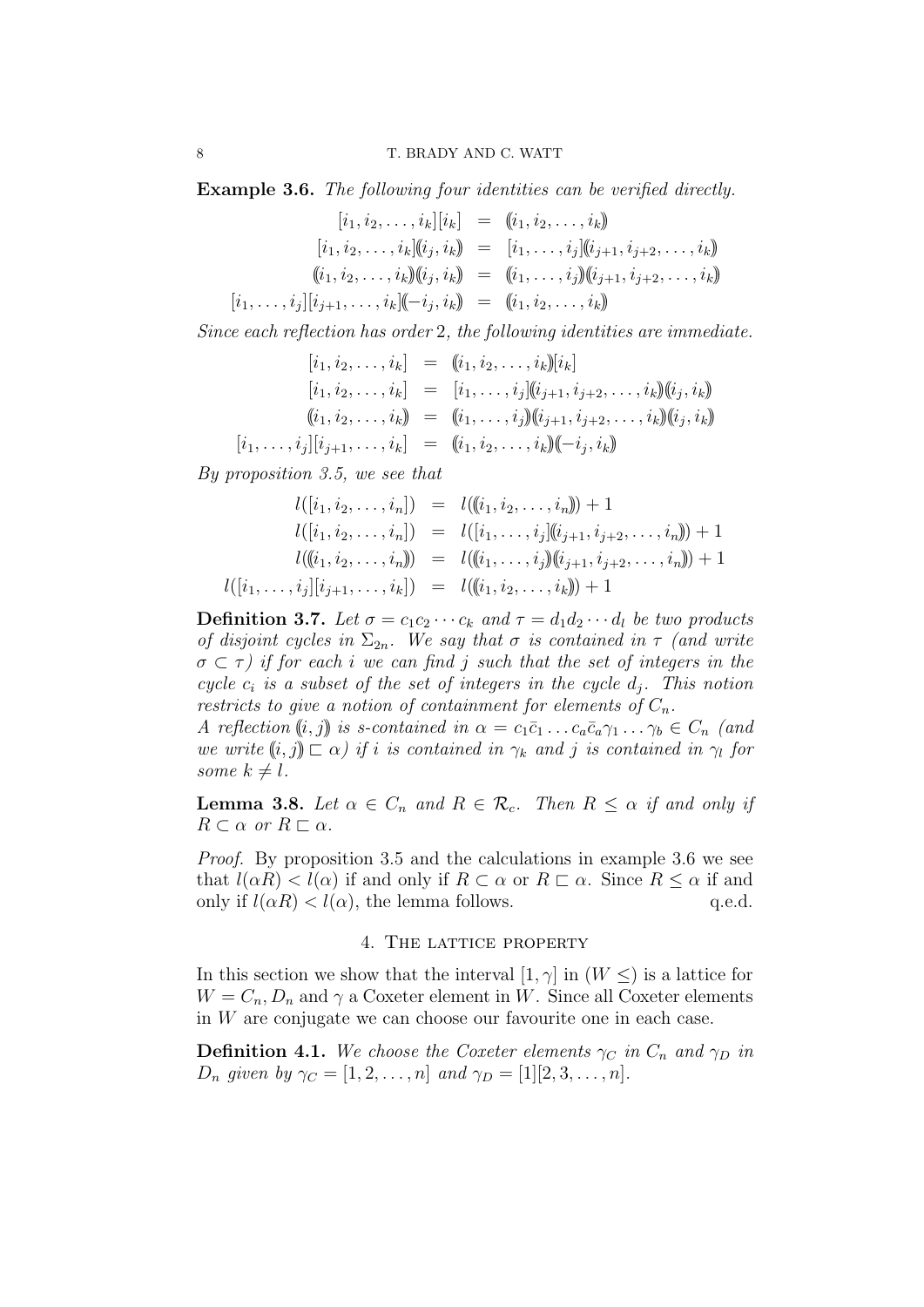**Proposition 4.2.** *Write the Coxeter element*  $\gamma_C \in C_n$  *(resp.*  $\gamma_D \in$  $D_n$ *)* as  $\gamma_C = R_1 R_2 \ldots R_n$  (resp.  $\gamma_D = R_1 R_2 \ldots R_n$ ) for reflections  $R_1, \ldots, R_n$  *in*  $\mathcal{R}_c$  (resp.  $\mathcal{R}_d$ ) and let  $b_i$  denote the number of balanced *cycles in*  $R_1 R_2 \cdots R_i$ *. Then there exists*  $i_0$  *such that*  $b_i = 0$  *for*  $i < i_0$ *and*  $b_i = 1$  *(resp.*  $b_i = 2$ *) for*  $i \ge i_0$ *. In the*  $D_n$  *case, if*  $b_i = 2$  *then one of the balanced cycles in*  $R_1 \cdots R_i$  *must be* [1].

*Proof.* By example 3.6, if the multiplication of  $\alpha \in C_n$  by  $R \in \mathcal{R}_c$ increases the number of balanced cycles then  $l(\alpha R) = l(\alpha) + 1$  and *αR* contains either 1 or 2 balanced cycles more than *α*. Conversely, if multiplication of  $\alpha$  by  $R$  decreases either the number of balanced cycles or the size of a balanced cycle, then  $l(\alpha R) = l(\alpha) - 1$ . Since  $l(R_1 \cdots R_i) + 1 = l(R_1 \cdots R_{i+1})$  it follows that  $b_{i+1} - b_i \in \{0, 1, 2\}$ . As  $\gamma_C$  consists of a single balanced cycle, the claim for  $C_n$  is immediate. For  $\gamma_D$ , none of the  $R_i$  can be of the form [*j*] and hence  $b_{i+1} - b_i$  cannot be 1. As the passage from  $R_1 \cdots R_i$  to  $R_1 \cdots R_{i+1}$  cannot decrease the size of any balanced cycle and as  $\gamma_D$  contains the balanced cycle [1], this cycle must be present in  $R_1 \cdots R_i$  for each  $i \geq i_0$ . q.e.d.

**Corollary 4.3.** *If*  $\alpha \leq \gamma_C$  *in*  $C_n$  *then*  $\alpha$  *has at most one balanced cycle. If*  $\beta \leq \gamma_D$  *in*  $D_n$  *then*  $\beta$  *has either no balanced cycles or two balanced cycles. In the latter case, one of these balanced cycles is* [1]*.*

4.1. **The**  $C_n$  **lattice.** Set  $\gamma = \gamma_C = [1, 2, ..., n]$ .

**Definition 4.4.** *The action of*  $\gamma$  *defines a cyclic order on the set*  $A =$  ${1, \ldots, n, -1, \ldots, -n}$  *in which the successor of i is*  $\gamma(i)$  *(thus* 1 *is the successor of*  $-n$ *). An ordered set of elements*  $i_1, i_2, \ldots, i_s$  *in A is oriented consistently (with the cyclic order on A) if there exist integers*  $0 < r_2 < \ldots < r_s \leq 2n - 1$  such that  $i_j = \gamma^{r_j}(i_1)$  for  $j = 2, \ldots, s$ . A *cycle*  $(i_1, \ldots, i_s)$  *or*  $[i_1, \ldots, i_s]$  *is oriented consistently if the ordered set*  $i_1, \ldots, i_s, -i_1, \ldots, -i_s$  *in A is oriented consistently.* 

**Definition 4.5.** *Two disjoint reflections*  $R_1 = (i, j)$  *and*  $R_2 = (k, l)$ *(resp.*  $R_2 = [k]$ *)* are said to cross if one of the following four ordered *sets is oriented consistently in*  $A: i, k, j, l$  *or*  $i, -k, j, -l$  *or*  $k, i, l, j$  *or*  $k, -i, l, -j$  (resp. i, k, j, -k or i, -k, j, k or k, i, -k, j or -k, i, k, j). *Two disjoint cycles*  $\zeta_1$  *and*  $\zeta_2$  *in*  $C_n$  *are said to cross if there exist crossing reflections*  $R_1$  *and*  $R_2$  *which are contained in*  $\zeta_1$  *and*  $\zeta_2$  *respectively. An element*  $\sigma \in C_n$  *is called* crossing *if some pair of disjoint cycles of*  $\sigma$  *cross. Otherwise*  $\sigma$  *is* non-crossing.

**Proposition 4.6.** *If*  $\sigma \in C_n$  *satisfies*  $\sigma \leq \gamma$  *then the cycles of*  $\sigma$  *are oriented consistently and are noncrossing.*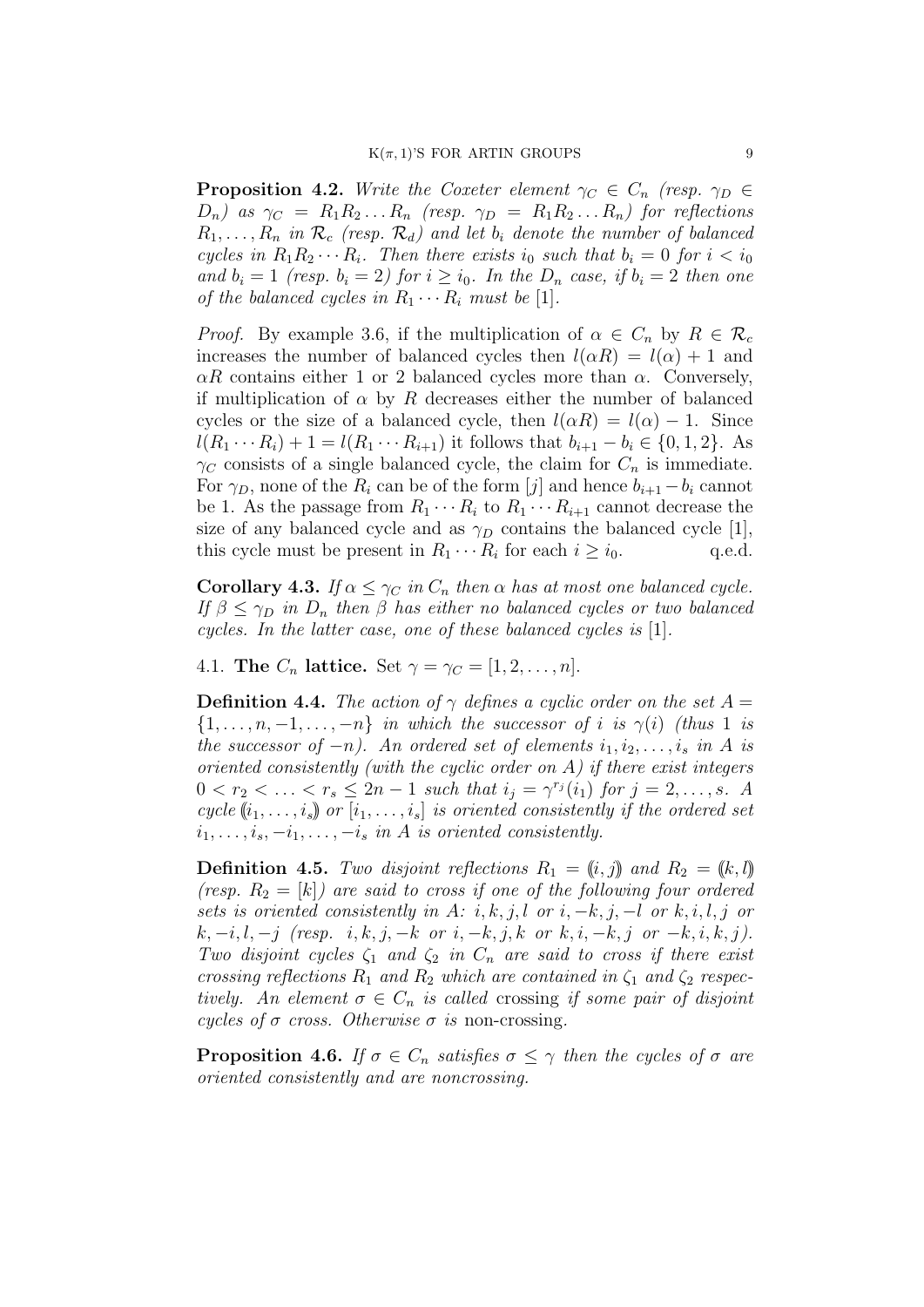*Proof.* We will proceed by induction on  $n - l(\sigma)$ . If  $l(\sigma) = n$  then  $\sigma = \gamma$  and the two conditions of the conclusion are satisfied.

We assume therefore that the proposition is true for  $\tau \in C_n$  with  $n - l(\tau) = 0, 1, \ldots, k - 1$  and that  $\sigma \leq \gamma$  satisfies  $l(\sigma) = n - k$ . By definition there is an expression for  $\gamma$  as a product of *n* reflections  $\gamma = R_1 R_2 \dots R_{n-k} R R_{n-k+2} \dots R_n$  with  $\sigma = R_1 R_2 \dots R_{n-k}$ . We define  $\tau = \sigma R$  so that  $l(\tau) = l(\sigma) + 1$  and  $\tau \leq \gamma$ . By induction, the cycles of *τ* are noncrossing and oriented consistently with *γ*.

We know that *R* is either of the form  $(i, j)$  or  $[i]$  and that  $R \leq \tau \leq \gamma$ . Lemma 3.8 thus implies that *R* is contained in some paired cycle or some balanced cycle of  $\tau$ . The effect of multiplying this cycle by R is thus described by one of the first three equations in Example 3.6. Since the cycles of  $\tau$  are noncrossing and oriented consistently with  $\gamma$ , we see that the same is true for  $\sigma$ .  $q.e.d.$ 

**Proposition 4.7.** Let  $\sigma \in C_n$ . If the cycles of  $\sigma$  are oriented consis*tently and are noncrossing then*  $\sigma \leq \gamma$ *.* 

*Proof.* Assume that  $\sigma \in C_n$  satisfies the two hypotheses of the proposition. Write  $\sigma = c_1 \bar{c}_1 \ldots c_a \bar{c}_a \gamma_1 \ldots \gamma_b$  and set  $t(\sigma) = a + b$ . We proceed by induction on  $t(σ)$ . If  $t(σ) = 1$  then either *σ* consists of a single balanced cycle or a single paired cycle. In the former case, consistent orientation implies that  $\sigma \leq \gamma$ . In the latter case, consistent orientation implies that  $\sigma = (i, i + 1, \ldots, n, -1, \ldots, -i + 1)$  for some *i*. As  $l(\sigma) = n - 1$  and  $\sigma[i - 1] = \gamma$ , we see that  $\sigma \leq \gamma$ .

Assume now that  $t(\sigma) \geq 2$  and that the proposition is true for each element  $\theta \in C_n$  with  $t(\theta) < t(\sigma)$ . If  $\sigma$  contains a balanced cycle, the non-crossing hypothesis implies that there can be only one which we denote  $\tau = [i_1, \ldots, i_r]$ . Otherwise let  $\tau = (i_1, \ldots, i_r)$  be some paired cycle of  $\sigma$ . As  $\sigma \neq \tau$ , there exists an  $i_k$  whose successor does not lie in  $\{\pm i_1, \ldots, \pm i_r\}$ . By choosing one of the other  $2r - 1$  cycle expressions for  $\tau$  if necessary, we may assume that the successor  $j_1$  of  $i_r$  does not lie in  $\{\pm i_1, \ldots, \pm i_r\}$ . Let  $\rho = (i_1, \ldots, i_s)$  be the paired cycle of  $\sigma$  which contains  $j_1$  and let  $R = (i_r, j_s)$ . Then  $\sigma = \tau \rho \sigma_1 \dots \sigma_k$  for some disjoint paired cycles  $\sigma_1, \ldots, \sigma_k$  (some  $k \geq 0$ ) and

$$
\sigma R = \begin{cases} [i_1, \dots, i_r, j_1, \dots, j_s] \sigma_1 \dots \sigma_k & \text{or} \\ (i_1, \dots, i_r, j_1, \dots, j_s) \sigma_1 \dots \sigma_k. \end{cases}
$$

Note that  $t(\sigma R) = t(\sigma) - 1$ . As the cycles  $\tau$  and  $\rho$  do not cross and each is oriented consistently, our choice of  $j_1$  ensures that the ordered set  $i_1, \ldots, i_r, j_1, \ldots, j_s, -i_1, \ldots, -i_r, -j_1, \ldots, -j_s$  is also oriented consistently.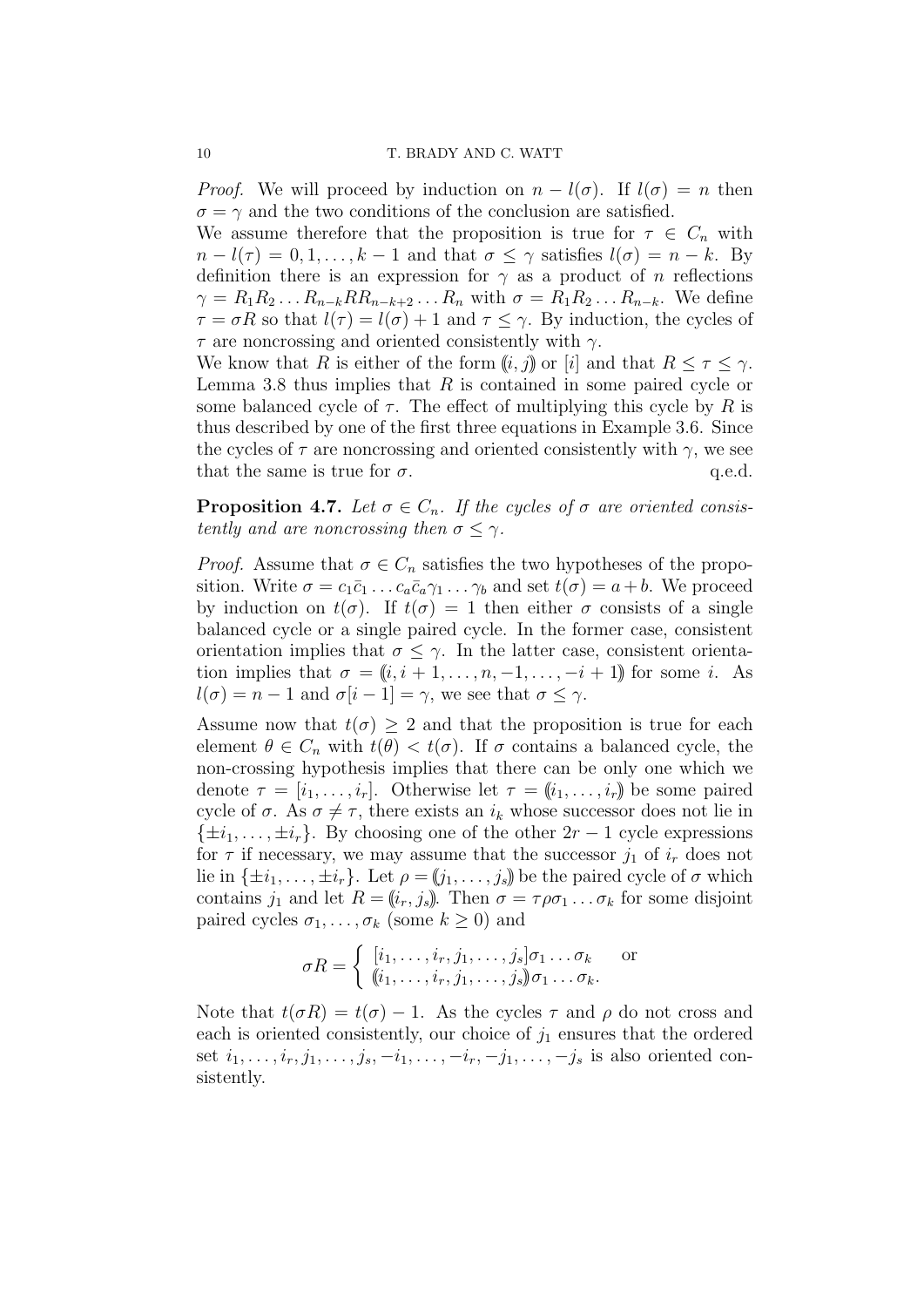Assume now that one of the cycles  $\sigma_e$  crosses the cycle  $\tau \rho R$  of  $\sigma R$ . Then there exist crossing reflections  $R_1$  and  $R_2$  contained in  $\tau \rho R$  and  $\sigma_e$  respectively. Since  $\sigma_e$  is paired,  $R_2$  is necessarily paired;  $R_2 = (c, d)$ say. Since  $\sigma$  is non-crossing,  $R_1$  cannot be contained in  $\tau$  or in  $\rho$ . There are three cases to consider

- (1)  $R_1 = (i_a, j_b)$  for some  $1 \le a \le r$  and  $1 \le b \le s$ .
- (2)  $R_1 = (j_b, -j_b)$  for some  $1 \leq b \leq s$  ( $\tau$  is necesarily balanced).
- (3)  $R_1 = (i_a, -j_b)$  for some  $1 \leq b \leq s$  ( $\tau$  is necesarily balanced).

By a suitable choice of the representative  $R = (c, d) = (d, c) = (-c, -d)$ ((*−d, −c*)), the first case splits into two essential subcases: *(a)* the ordered set  $i_a, c, j_b, d$  is oriented consistently and *(b)* the ordered set  $c, i_a, d, j_b$  is oriented consistently. We know that *c* is not in  $\{\pm i_1, \ldots, \pm i_r, \pm j_1, \ldots, \pm j_s\}$ . In particular  $c \neq i_r$ ,  $j_1$ . In case (1*a*), if *c* precedes  $i_r$ , then  $S = (i_1, i_r)$ is contained in  $\tau$  and crosses  $R_2$ , contradicting the fact that  $\sigma$  is noncrossing. Likewise, if *c* follows  $i_r$  then *c* follows  $j_1$  and  $S = (j_1, j_b)$  is contained in  $\rho$  and crosses  $R_2$ , again contradicting the fact that  $\sigma$  is non-crossing. Thus case (1*a*) is impossible. A similar argument shows that case (1*b*) is also impossible.

As in case 1, case 2 splits into two subcases: *(a)* the ordered set  $j_b, c, -j_b, d$  is oriented consistently and *(b)* the ordered set  $c, j_b, d, -j_b$ is oriented consistently. In case  $(2a)$ , if *c* precedes  $-i<sub>r</sub>$  then the ordered set  $i_r, j_b, c, -i_r, d$  is oriented consistently and hence  $(c, d)$  crosses  $[-i<sub>r</sub>]$  ⊂ *τ*. But this contradicts the fact that *σ* is non-crossing. If *c* follows  $-i_r$ , then *c* necessarily succeeds  $-j_1$  and we find that the ordered set  $-j_1, c, -j_b, d$  is consistently oriented. Thus  $(c, d)$  crosses  $(-j_1, -j_b) \subset \rho$ , again contradicting the fact that  $\sigma$  is non-crossing. Thus case (2*a*) is impossible. A similar argument shows that case (2*b*) is also impossible.

Finally, case 3 also splits into two subcases:  $(a)$  the ordered set  $i_a, c, -j_b, d$ is oriented consistently and *(b)* the ordered set  $c, i_a, d, -j_b$  is oriented consistently. We show that (3*b*) is impossible (the proof that case (3*a*) is impossible is similar). We are given that the ordered set  $c, i_a, d, -j_b$ is oriented consistently. If *d* precedes  $-i_a$  then  $(c, d)$  crosses  $[i_a]$  in  $\sigma$ , a contradiction. Therefore *d* follows  $-i_a$ . If *d* now precedes  $-i_r$ , then the ordered set  $c, -i_a, d, -i_r$  is oriented consistently. Hence  $(-i_a, -i_r)$ crosses ( $(c, d)$ ) in  $\sigma$ , a contradiction. Therefore *d* follows  $-i_r$  and hence  $-j_1$ . But now  $(-j_1, -j_0)$  crosses  $(c, d)$  in  $\sigma$ , a contradiction. Thus case (3*b*) is impossible.

We conclude that the cycles  $\tau \rho R$  and  $\sigma_e$  do not cross. Since no two distinct elements of  $\sigma_1, \ldots, \sigma_k$  cross (because  $\sigma$  is assumed non-crossing), it follows that  $\sigma R$  is non-crossing. As  $t(\sigma R) = t(\sigma) - 1$  and the cycles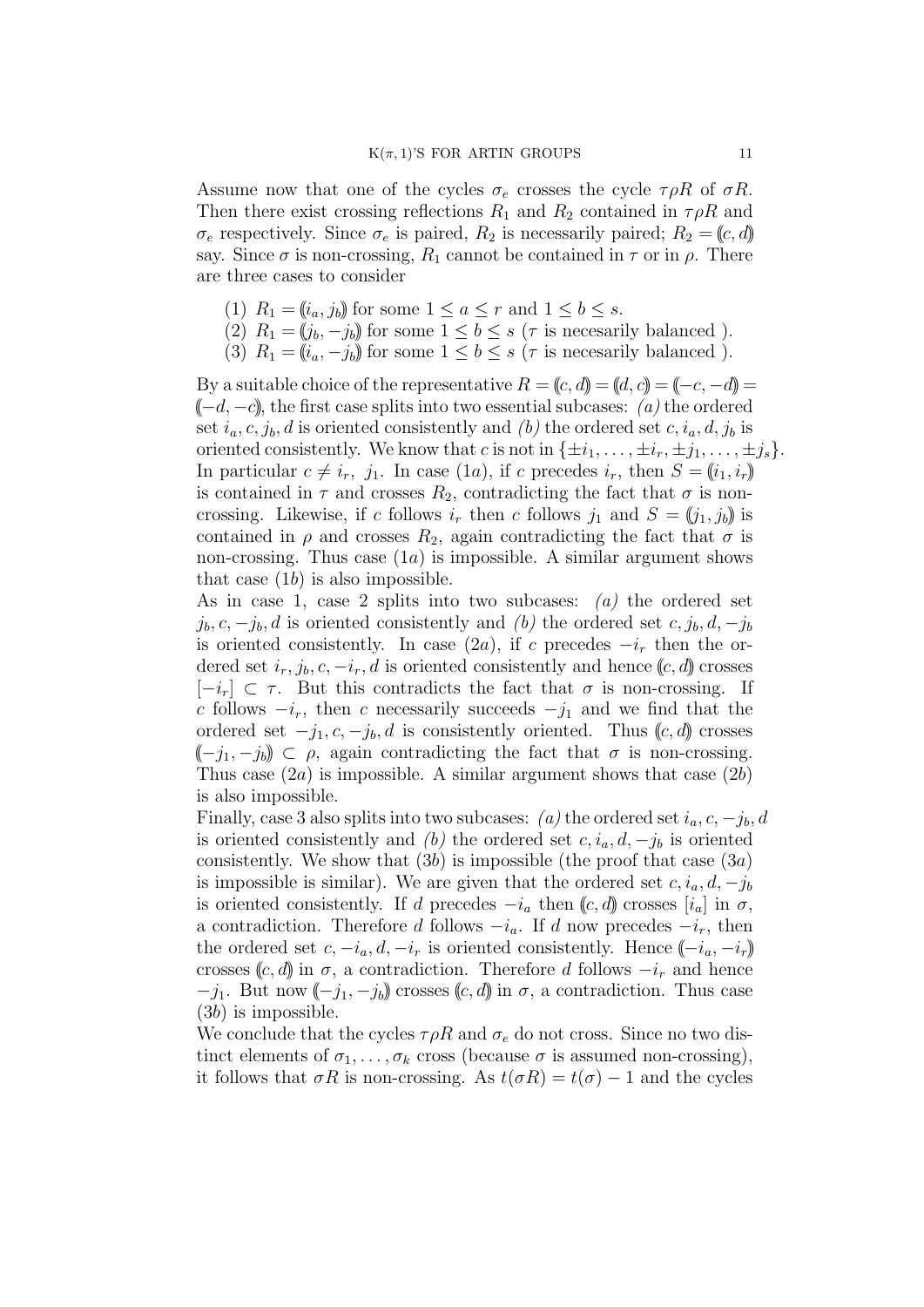of  $\sigma R$  are oriented consistently, it follows by induction that  $\sigma R \leq \gamma$ . Thus there exist reflections  $R_1, \ldots, R_k$  with  $k = n - l(\sigma R)$  and

$$
\sigma R R_1 \dots R_k = \gamma
$$

As  $l(\sigma R) = l(\sigma) + 1$  by lemmas 3.3 and 3.4 and proposition 3.5, we see that  $k + 1 = n - l(\sigma)$ . Hence equation (5) also implies that  $\sigma \leq \gamma$ . q.e.d.

**Lemma 4.8.** *If*  $\sigma \leq \gamma$  *and*  $\tau \leq \gamma$  *then*  $\sigma \leq \tau$  *if and only if*  $\sigma \subset \tau$ *.* 

*Proof.* Follows from Lemma 2.5 and lemma 3.8. q.e.d.

Combining the previous three results yields the following Theorem.

**Theorem 4.9.** *Let NCP denote Reiner's non-crossing partition lattice for the*  $C_n$  *group from* [8]*. The mapping* 

:  $\{\alpha \in C_n : \alpha \leq \gamma\} \longrightarrow NCP$ 

*which takes*  $\alpha$  *to the noncrossing partition defined by its cycle structure is a bijective poset map. In particular,*  $\{\alpha \in C_n : \alpha \leq \gamma\}$  *is a lattice.* 

4.2. **The**  $D_n$  **lattice.** Set  $\gamma = \gamma_D = [1][2, 3, \dots, n]$  and suppose  $\alpha \leq \gamma$ . Recall from Corollary 4.3 that for such an  $\alpha$  either  $[1][k] \leq \alpha$  for some  $k \in \{2, 3, \ldots, n\}$  or *l* and  $-I$  are in different  $\alpha$  orbits for all  $l \in \{1, 2, \ldots, n\}$ . In the former case we will call  $\alpha$  *balanced* and in the latter case we will call *α paired*.

We note that lattices are associated to the groups  $C_n$  and  $D_n$  in [8]. We have shown the Reiner  $C_n$  lattices are isomorphic to ours. However the Reiner  $D_n$  lattices are not the same as the ones we consider. In particular, the Reiner  $D_n$  lattices are subposets of the Reiner  $C_n$ lattices.

To show that the interval  $[I, \gamma]$  in  $D_n$  is a lattice we will compute  $\alpha \wedge \beta$  for  $\alpha, \beta \leq \gamma$ . Since the poset is finite the existence of least upper bounds follows. We will consider different cases depending on the types of  $\alpha$  and  $\beta$ . In all cases we will construct a candidate  $\sigma$  for  $\alpha \wedge \beta$  and show that  $\sigma \in D_n$ ,  $\sigma \leq \alpha, \beta$  and  $S_\alpha \cap S_\beta \subset S_\sigma$ . Since the reverse inclusion is immediate it follows from Lemma 2.6 that  $\sigma = \alpha \wedge \beta$ .

**Note 4.10.** *In this section we will frequently pass between the posets determined by Cn, D<sup>n</sup> and several other finite reflection subgroups of Cn. As the partial order on each of these groups is the restriction of the partial order on*  $O(n)$ *, we can use the same symbol*  $\leq$  *to denote the partial order in each case. The reflection subgroup in question should be clear from the context.*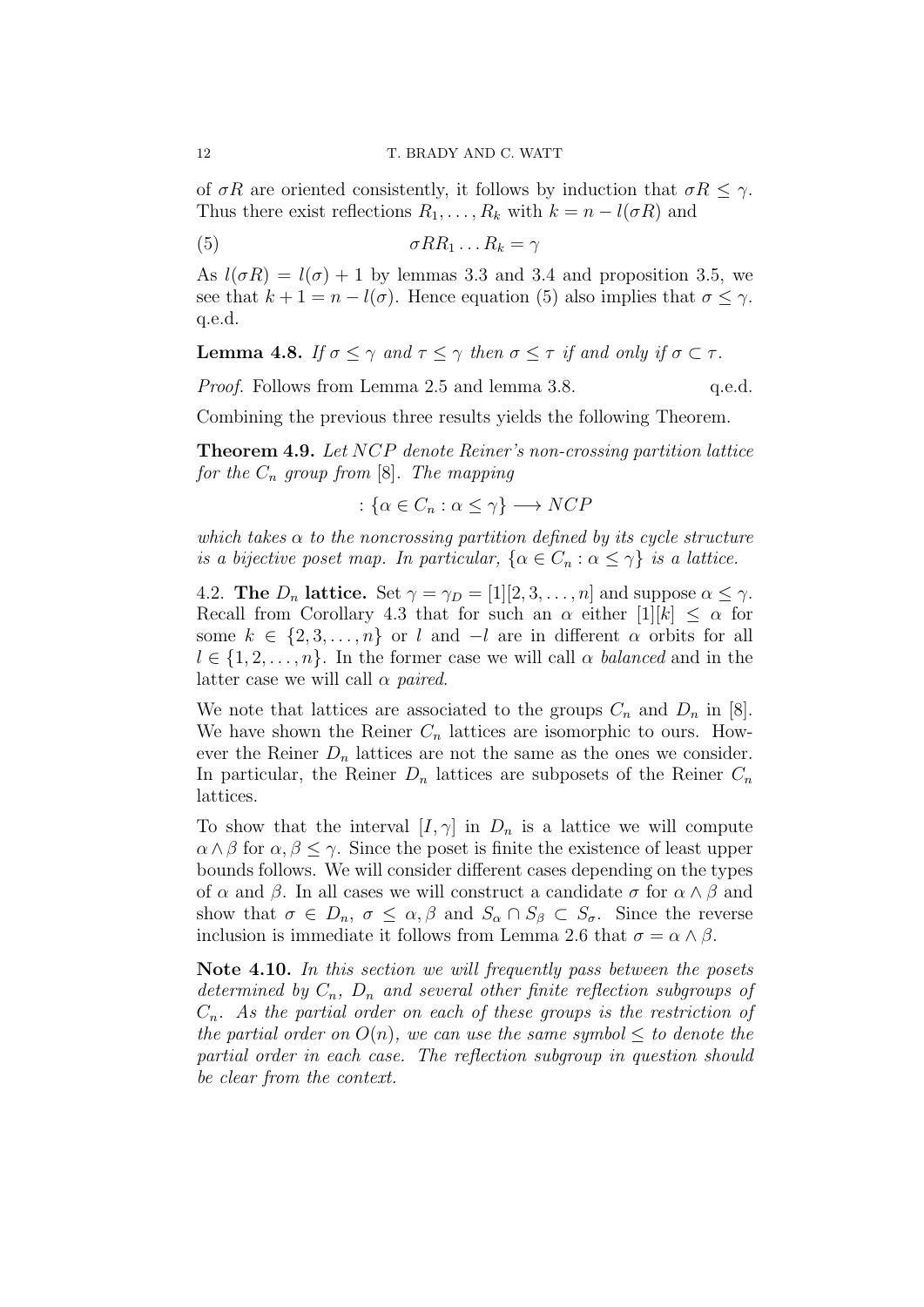Suppose first that both  $\alpha$  and  $\beta$  are balanced. Since  $D_n \subset C_n$  and  $C_{n-1}$  can be identified with the subgroup of  $C_n$  which fixes 1, each balanced element of  $D_n$  can be used to define a balanced element of  $C_{n-1}$ , that is, an element containing a balanced cycle. Thus we define the balanced  $C_{n-1}$  elements  $\alpha'$  and  $\beta'$  by

$$
\alpha = [1]\alpha'
$$
 and  $\beta = [1]\beta'$ 

and the  $C_{n-1}$  element  $\sigma' = \alpha' \wedge \beta'$ , where the meet is taken in  $C_{n-1}$ . Now  $\sigma'$  may or may not be balanced. If  $\sigma'$  is balanced define the  $C_n$ element  $\sigma$  by  $\sigma = [1]\sigma'$ . If  $\sigma'$  is not balanced set  $\sigma = \sigma'$ .

**Proposition 4.11.** *If*  $\alpha$  *and*  $\beta$  *are balanced and*  $\sigma$  *is defined as above then*  $\sigma \in D_n$ ,  $\sigma \leq \alpha$ ,  $\beta$  *and*  $S_\alpha \cap S_\beta \subset S_\sigma$ .

*Proof.* We show that  $\sigma \in D_n$  and  $\sigma \leq \alpha$ . The proof that  $\sigma \leq \beta$  is completely analogous. First consider the case where  $\sigma'$  is balanced. Thus  $[k] \leq \sigma' \leq \alpha'$  in  $C_{n-1}$  for some *k* satisfying  $2 \leq k \leq n$ . So we can find reflections  $R_1, \ldots, R_s$  in  $C_{n-1}$  with

$$
\alpha' = R_1 R_2 \dots R_s, \qquad \sigma' = R_1 R_2 \dots R_t, \qquad R_1 = [k],
$$

where  $l(\alpha') = s \geq t = l(\sigma')$ . Since  $\alpha' \in C_{n-1}$ , Lemma 3.4 gives  $R_2, \ldots, R_s$  all of the form  $(i, j)$  or  $(i, -j)$  for  $2 \leq i \leq j \leq n$ . In particular, these reflections lie in  $D_n$ . Now  $\alpha$  is of length  $s + 1$  in  $C_n$ and

$$
\alpha = [1]R_1 R_2 ... R_t R_{t+1} ... R_s
$$
  
= [1][k]R\_2 ... R\_t R\_{t+1} ... R\_s  
= (1, k)(1, -k)R\_2 ... R\_t R\_{t+1} ... R\_s

This last expression only uses  $D_n$  reflections so that

$$
\sigma = (1, k)(1, -k)R_2 \dots R_t \leq \alpha \quad \text{in } D_n.
$$

Next we consider the case where  $\sigma'$  is paired. Here  $\sigma' \leq \alpha'$  and  $\alpha'$  is balanced so we can find reflections  $R_1, \ldots, R_s$  in  $C_{n-1}$  with

$$
\alpha' = R_1 R_2 \dots R_s, \qquad \sigma' = R_1 R_2 \dots R_t,
$$

where  $l(\alpha') = s > t = l(\sigma')$  and exactly one of  $R_{t+1}, \ldots, R_s$  is of form [*k*]. Since  $R[k] = [k]([k]R[k])$ , we can assume  $R_{t+1} = [k]$ . Note also that  $R_1, \ldots, R_t$  are each of the form  $(i, j)$  or  $(i, -j)$  for  $2 \leq i \leq j \leq n$ and hence commute with  $[1]$  in  $C_n$ . Thus we can write the following identities in *Cn*.

$$
\alpha = [1]R_1R_2...R_t[k]R_{t+2}...R_s
$$
  
=  $R_1...R_t[1][k]R_{t+2}...R_s$   
=  $R_1...R_t(1,k)(1,-k)R_{t+2}...R_s.$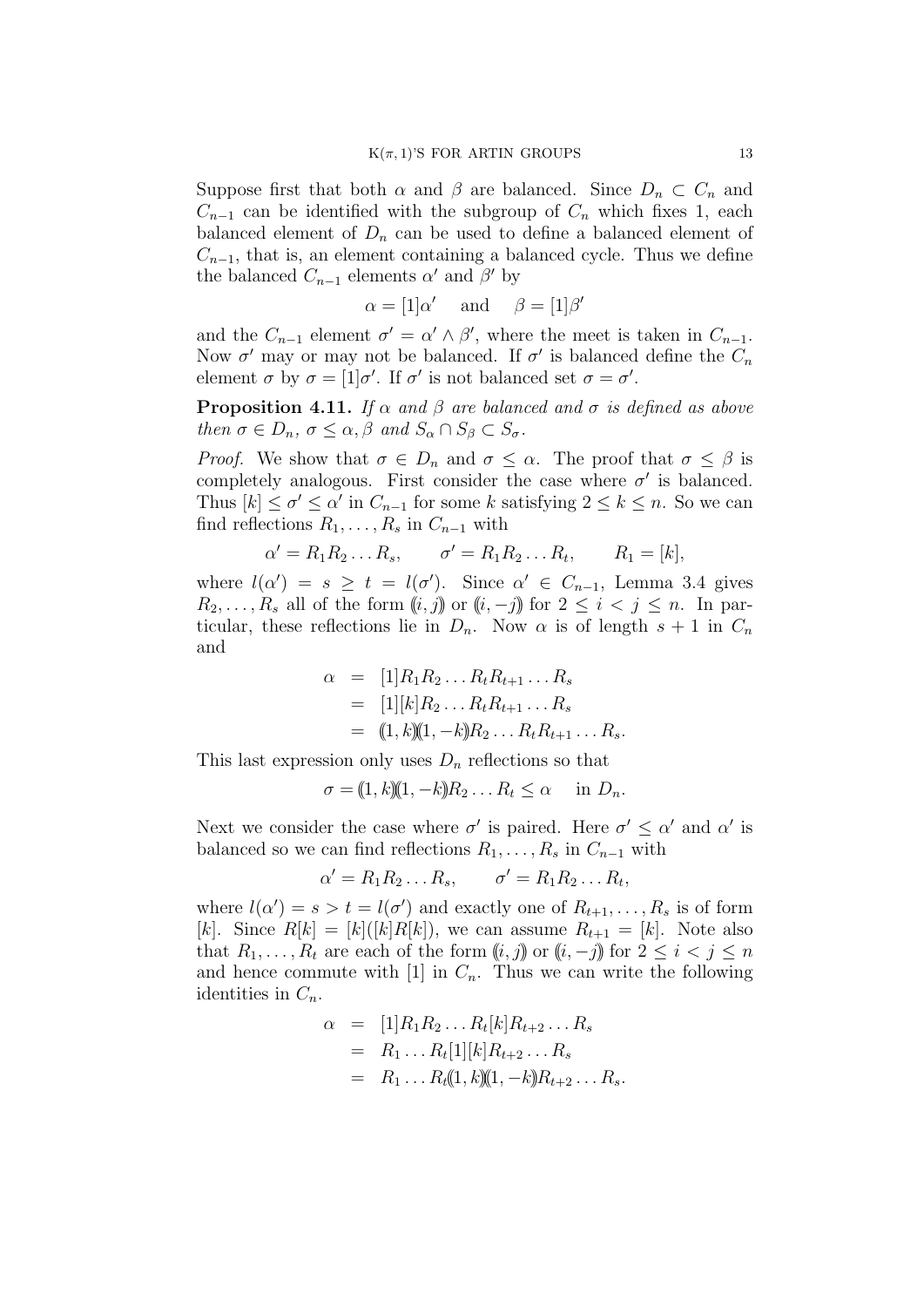This last expression only uses  $D_n$  reflections so that  $\sigma \leq \alpha$  in  $D_n$ .

Finally we show that  $S_\alpha \cap S_\beta \subset S_\sigma$ . First suppose  $\sigma'$  is balanced and  $R \in S_\alpha \cap S_\beta$ . Thus *R* is a reflection satisfying  $R \leq \alpha, \beta$ . If *R* is of the form  $(1, k)$ , then  $[1][k] < \alpha, \beta$  since k must belong to a balanced cycle of both  $\alpha$  and  $\beta$ . Thus  $[k] \leq \alpha'$ ,  $\beta'$  so that  $[k] \leq \sigma'$  and  $[1][k] \leq \sigma$ , which gives  $(1, k) \leq \sigma$  as required. If *R* is not of form  $(1, k)$  then  $R \leq \alpha, \beta$ implies  $R \leq \alpha'$ ,  $\beta'$  so that  $R \leq \sigma'$  and  $R \leq \sigma$ .

In the case where  $\sigma'$  is paired,  $R \leq \alpha, \beta$  implies R must be of form  $(i, j)$  or  $(i, -j)$  for  $2 \leq i < j \leq n$  so that  $R \leq \alpha'$ ,  $\beta'$  giving  $R \leq \sigma' = \sigma$ . q.e.d.

Since we have completed the case where both  $\alpha$  and  $\beta$  are balanced we will assume from now on that  $\alpha$  is paired. We note some consequences of this fact which will apply in the remaining cases. The fact that *α* is paired means that  $\alpha \leq (1, k)$  *γ* or  $\alpha \leq (1, -k)$  *γ* for some  $k \in$ *{*2*,* 3*, . . . , n*}. Since conjugation by the  $C_{n-1}$  element [2*, . . . , n*] is a poset isomorphism of the interval  $[I, \gamma]$  in  $D_n$ , we may assume for convenience of notation that  $k = -2$  so that

$$
\alpha \leq (1, -2)[1][2, \ldots, n] = (1, 2, \ldots, n).
$$

If we let  $\delta = (1, 2, \ldots, n)$  then a reflection R in  $D_n$  satisfies  $R \leq \delta$ if and only if  $R \subset \delta$ . Thus we can identify the interval  $[I, \delta]$  in  $D_n$ with the set of non-crossing partitions of  $\{1, 2, \ldots, n\}$ . Recall that a non-crossing partition of the ordered set  $\{a_1, a_2, \ldots, a_n\}$  is a partition with the property that whenever

$$
1 \le i < j < k < l \le n
$$

with  $a_i, a_k$  belonging to the same block  $B_1$  and  $a_j, a_l$  belonging to the same block  $B_2$  we have  $B_1 = B_2$ . If  $\alpha \wedge \beta$  exists, it will satisfy

$$
\alpha \wedge \beta \leq \alpha \leq (1, 2, \dots, n)
$$

and so will correspond to a noncrossing partition of  $\{1, 2, \ldots, n\}$ . Accordingly, we define a reflexive, symmetric relation on  $\{1, 2, \ldots, n\}$  by

$$
i \sim j \quad \Leftrightarrow \quad i = j \quad \text{or} \quad (i, j) \leq \alpha, \beta.
$$

We need to show that *∼* is transitive and hence is an equivalence relation. We then show that the resulting partition of  $\{1, 2, \ldots, n\}$  is noncrossing and determines an element  $\sigma$  of  $D_n$  which satisfies  $\sigma \leq \alpha, \beta$ and  $S_\alpha \cap S_\beta \subset S_\sigma$ .

Suppose that  $\alpha$  is paired and  $\beta$  is balanced. Recall that  $\beta$  has two balanced cycles, one of which is [1]. For convenience of terminology we will call the other balanced cycle the second balanced cycle of *β*. As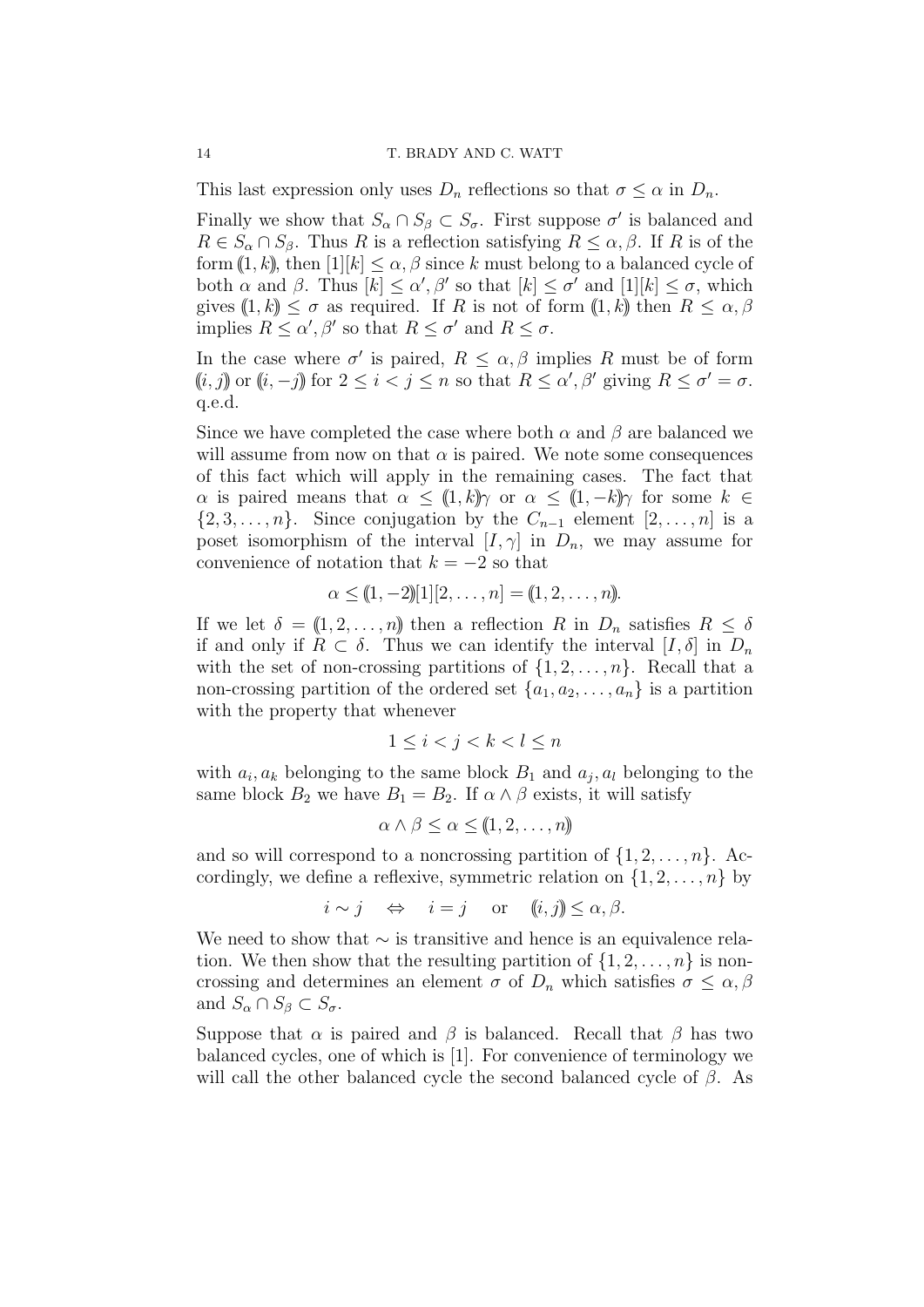above we will have occasion to use the balanced element  $\beta' \leq [2, \ldots, n]$ in  $C_{n-1}$  defined by  $\beta = [1]\beta'$ .

**Proposition 4.12.** *If*  $\alpha$  *is paired and*  $\beta$  *is balanced then the relation*  $\sim$ *above determines an element*  $\sigma$  *of*  $D_n$  *satisfying*  $\sigma \leq \alpha, \beta$  *and*  $S_\alpha \cap S_\beta \subset$ *Sσ.*

*Proof.* First we establish the transitivity of the ∼ relation. Suppose *i, j, k* are distinct elements of  ${1, 2, ..., n}$  with *i* ∼ *j* and *j* ∼ *k*. Since  $((i, j), (j, k) \leq \alpha$  we get  $((i, k) \leq \alpha$  since  $\alpha$  corresponds to a partition of *{*1*,* 2*,*  $\dots$ *, n}*. If 1 ∉ {*i, j, k*} then  $(i, j)$ ,  $(j, k)$  ⊂  $\beta$  (s-containment cannot arise) and it follows that  $(i, k) \leq \beta$ . If  $i = 1$ , then  $(i, j) \leq \beta$  means that  $(i, j) \subset \beta$  so that *j* belongs to the second balanced cycle of  $\beta$ . Since  $j \sim k \neq 1$ , *k* also belongs to this second balanced cycle and  $(k, k) \leq [1][j, k] \leq \beta$ . If  $j = 1$ , then both *i* and *k* belong to the second balanced cycle of  $\beta$ . Hence  $(i, k) \leq \beta$ . The case  $k = 1$  is analogous to the case  $i = 1$ .

To show that the partition of  $\{1, \ldots, n\}$  defined by  $\sim$  is non-crossing suppose  $1 \leq i < j < k < l \leq n$  with

$$
(i, k), (j, l) \le \alpha, \beta.
$$

Since  $\alpha$  corresponds to a noncrossing partition we have  $(i, j, k, l) \leq \alpha$ . If  $i = 1$ , then *k* belongs to the second balanced cycle and  $[k] \leq \beta'$  in *C*<sub>*n*−1</sub>. Since  $1 < j < k < l$ ,  $(j, l) \leq \beta'$  and  $\beta' \leq [2, ..., n]$  in  $C_{n-1}$ , the crossing pair consisting of  $(j, l)$  and  $(k, -k)$  must lie in the same  $\beta'$  cycle. Thus  $[j, k, l] \leq \beta'$  and  $(1, j, k, l] \leq [1][j, k, l] \leq \beta$ . If  $i \neq 1$ , then  $(i, k)$ ,  $(j, l) \leq \beta'$  and since  $\beta' \leq [2, \ldots, n]$  in  $C_{n-1}$ ,  $(i, j, k, l) \leq \beta'$  by proposition 4.6, giving  $(i, j, k, l) \leq \beta$ .

Thus the relation *∼* defines a noncrossing partition of *{*1*,* 2*, . . . , n}* and hence determines an element  $\sigma$  of  $D_n$ . By the definition of  $\sim$  the element  $\sigma$  satisfies  $\sigma \leq \alpha, \beta$  and  $S_{\alpha} \cap S_{\beta} \subset S_{\sigma}$ . q.e.d.

Finally we consider the case where both  $\alpha$  and  $\beta$  are paired.

**Proposition 4.13.** *If*  $\alpha$  *and*  $\beta$  *are paired then the relation*  $\sim$  *above determines an element*  $\sigma$  *of*  $D_n$  *satisfying*  $\sigma \leq \alpha, \beta$  *and*  $S_\alpha \cap S_\beta \subset S_\sigma$ *.* 

*Proof.* To establish the transitivity of *∼* in this case let *i, j, k* be distinct elements of  $\{1, 2, \ldots, n\}$  with  $i \sim j$  and  $j \sim k$ . As in the previous proposition,  $(i, k) \leq \alpha$  follows immediately. Since  $\beta$  is paired,  $i \sim j$  and *j* ∼ *k* mean that *i, j, k* belong to the same cycle of  $\beta$  so that  $(i, k) \leq \beta$ also.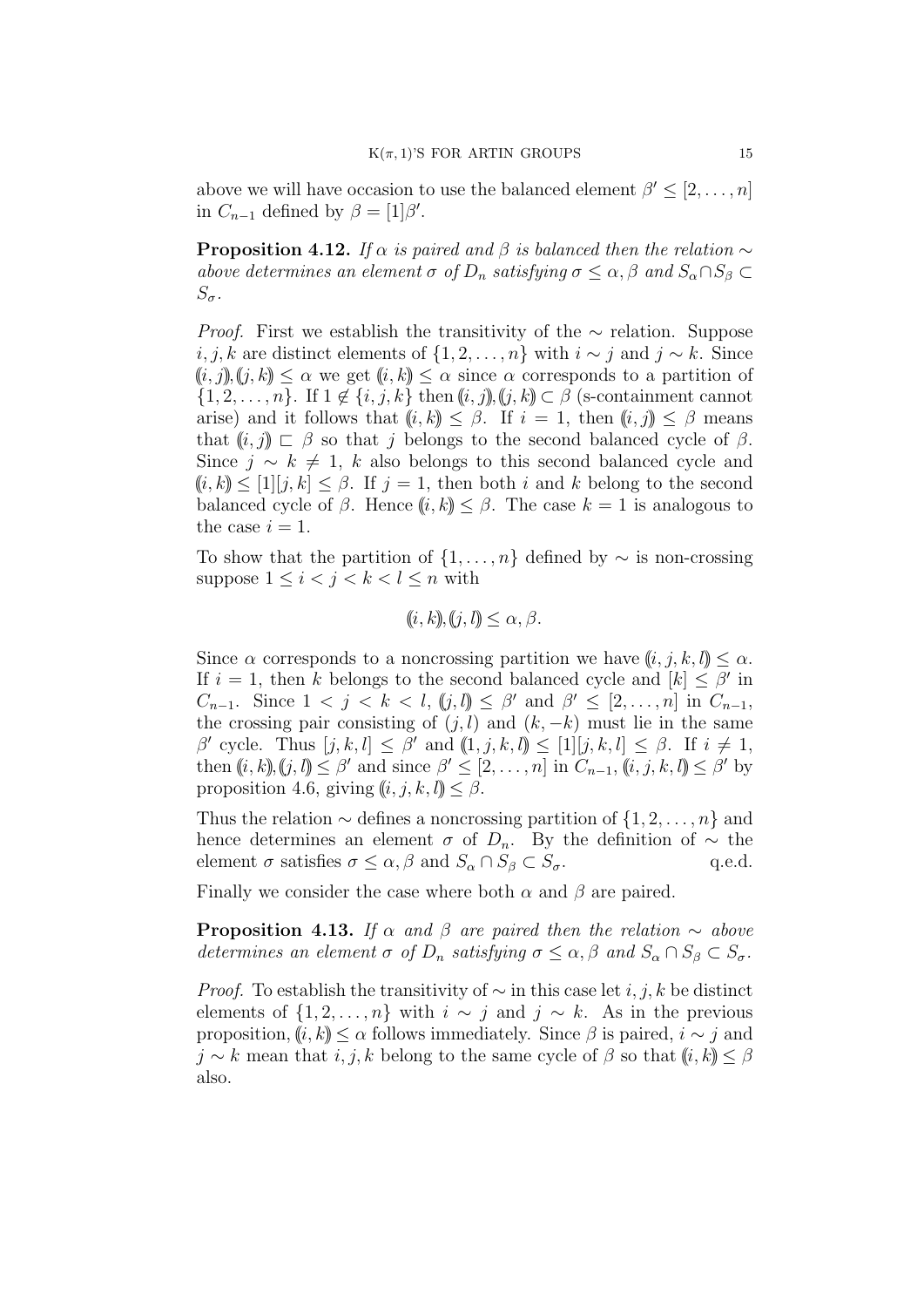To show that the partition of  $\{1, \ldots, n\}$  defined by  $\sim$  is noncrossing suppose  $1 \leq i < j < k < l \leq n$  with

$$
(i, k), (j, l) \le \alpha, \beta.
$$

Since  $\alpha$  corresponds to a noncrossing partition we have  $(i, j, k, l) < \alpha$ . The element  $\beta$  is paired so we can assume  $\beta \leq \tau = (1, m)$ *γ* or  $\beta \leq \tau =$  $(1, -m)\gamma$ , for some  $m \in \{2, 3, \ldots, n\}$ . Looking at the case  $\tau = (1, m)\gamma$ first we get

$$
\tau = (1, -m, -m-1, \ldots, -n, 2, 3, \ldots, m-1).
$$

Since  $\beta \leq \tau$  the element  $\beta$  corresponds to a noncrossing partition of the ordered set  $\{1, -m, -m-1, \ldots, -n, 2, 3, \ldots, m-1\}$ . Since  $1 \leq$  $i < j < k < l \leq n$ , we deduce that either

$$
1 \le i < j < k < l \le m - 1 \quad \text{or} \quad m \le i < j < k < l \le n.
$$

Since  $\beta$  corresponds to a noncrossing partition of the ordered set

$$
\{1, -m, -m-1, \ldots, -n, 2, 3, \ldots, m-1\}
$$

and  $(i, k)$ ,  $(j, l) \leq \beta$  it follows in either case that  $(i, j, k, l) \leq \beta$ . The case  $\tau = (1, -m)\gamma$  is similar. Here

$$
\tau = (1, m, m+1, \ldots, n, -2, -3, \ldots, -m+1),
$$

and again we can deduce  $(i, j, k, l) < \beta$ .

Thus *∼* defines a noncrossing partition of *{*1*,* 2*, . . . , n}* and hence an element  $\sigma$  in  $D_n$  satisfying  $\sigma \leq \alpha, \beta$  and  $S_\alpha \cap S_\beta \subset S_\sigma$  as in previous proposition.  $q.e.d.$ 

Combining the results of this subsection we obtain the following theorem.

**Theorem 4.14.** *The interval*  $[I, \gamma]$  *in*  $D_n$  *is a lattice.* 

5. POSET GROUPS AND  $K(\pi, 1)$ 's.

**Definition 5.1.** *If W is a finite Coxeter group and*  $\gamma \in W$  *we define the* poset group  $\Gamma = \Gamma(W, \gamma)$  *to be the group with the following presentation. The generating set for* Γ *consists of a copy of the set of non-identity elements in*  $[I, \gamma]$ *. We will denote by*  $\{w\}$  *the generator of*  $\Gamma$  *corresponding the element*  $w \in (I, \gamma]$ *. The relations in*  $\Gamma$  *are all identities of the form*  $\{w_1\}\{w_2\} = \{w_3\}$ , where  $w_1, w_2$  and  $w_3$  lie in  $(I, \gamma]$  *with*  $w_1 \leq w_3$  *and*  $w_2 = w_1^{-1}w_3$ *.* 

Since none of the relations involve inverses of the generators, there is a semigroup, which we will denote by  $\Gamma_+ = \Gamma_+(W,\gamma)$ , with the same presentation. As in section 5 of [3], we define a *positive* word in Γ to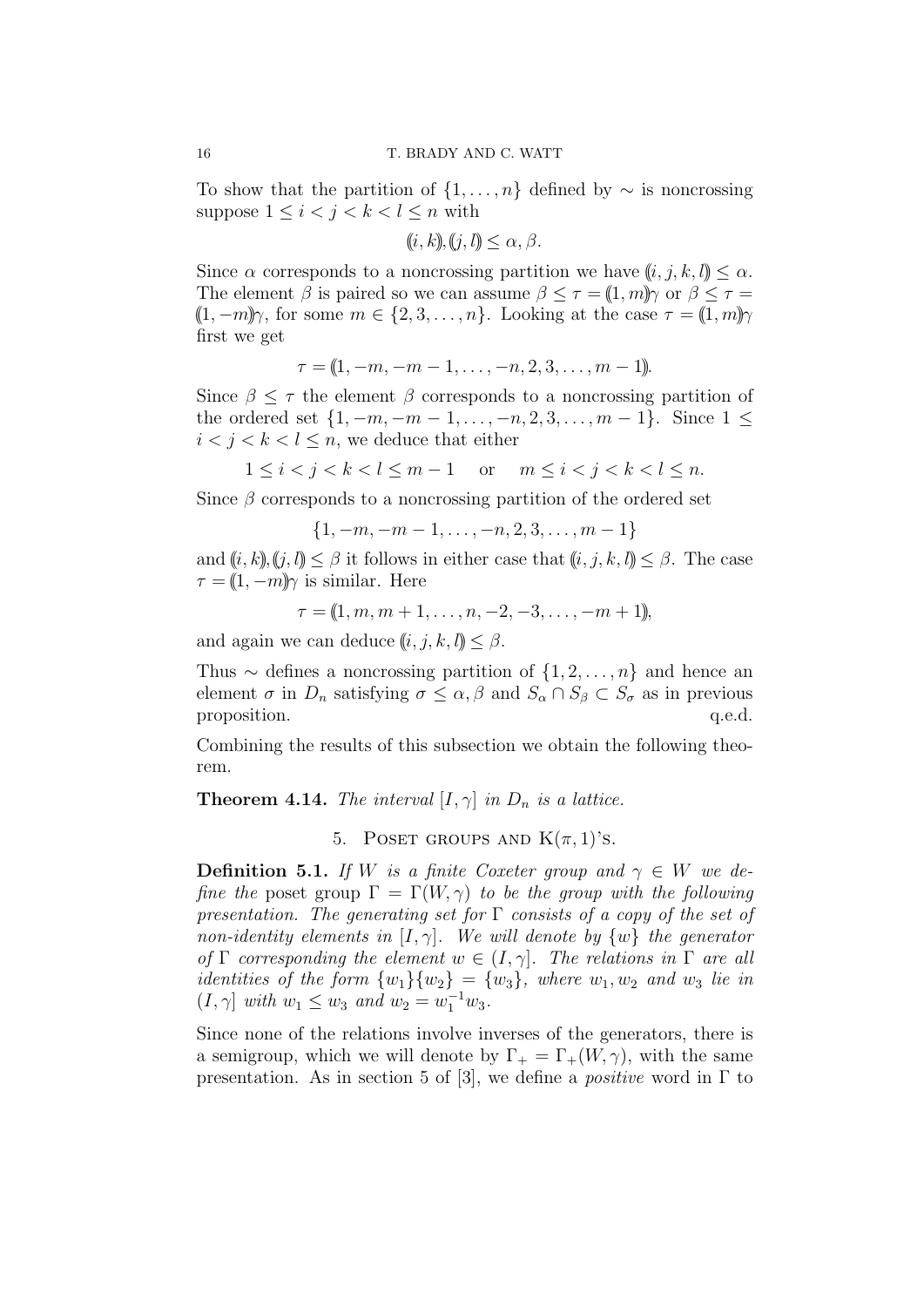be a word in the generators that does not involve the inverses of the generators. We say two positive words *A* and *B* are *positively equal*, and we write  $A \doteq B$ , if *A* can be transformed to *B* through a sequence of positive words, where each word in the sequence is obtained from the previous one by replacing one side of a defining relator by the other side. Since the interval  $(I, \gamma]$  inherits the reflection length from *W* we use this to associate a *length* to each generator of  $\Gamma(W, \gamma)$  and hence a length  $l(A)$  to each positive word A. It is immediate that positively equal words have the same length.

From now on we only consider those pairs  $(W, \gamma)$  with the property that *the interval*  $[I, \gamma]$  *in W forms a lattice*. It is clear that the results stated for the braid group in sections 5 and 6 of [3] apply to poset groups under this extra assumption. We will review them briefly below.

In [3] it is shown that this lattice condition is satisfied when *W* is a Coxeter group of type  $A_n$  and  $\gamma$  is a Coxeter element. In section 4 above we have shown that the lattice condition is satisfied when *W* is a Coxeter group of type  $C_n$  or  $D_n$  and  $\gamma$  is a Coxeter element. When the Coxeter group is generated by two reflections the lattice condition is automatic for any  $\gamma$ . When the Coxeter group is generated by three reflections the lattice condition reduces to checking the only case where

$$
\alpha \wedge \beta \notin \{\alpha, \beta, \gamma\}.
$$

This occurs when  $\alpha$  and  $\beta$  are distinct reflections and have at least one common upper bound of length 2. Any such length 2 element  $\delta$  must have  $F(\delta)$  coinciding with the unique line of intersection of the two reflection planes. Hence  $\delta$  is unique. This is precisely the ingredient which makes the metric constructed in [4] have non-positive curvature. The following result is taken from [3]. Its proof is the same.

**Lemma 5.2.** *Assume that the interval* [*I, γ*] *forms a lattice and suppose*  $a, b, c \leq \gamma$ *. We define nine elements d, e, f, g, h, k, l, m and n in* [*I, γ*] *by the equations*

$$
a \lor b = ad = be
$$
,  $b \lor c = bf = cg$ ,  $c \lor a = ch = ak$ 

*and*

$$
a \lor b \lor c = (a \lor b)l = (b \lor c)m = (c \lor a)n.
$$

*Then we can deduce*

$$
e \vee f = el = fm, \quad d \vee k = dl = kn, \quad h \vee g = hn = gm.
$$

The statements and proofs of the results of section 5 and section 6 of [3] generalize in a straightforward manner to the current setting. In particular, we have the following definitions and results.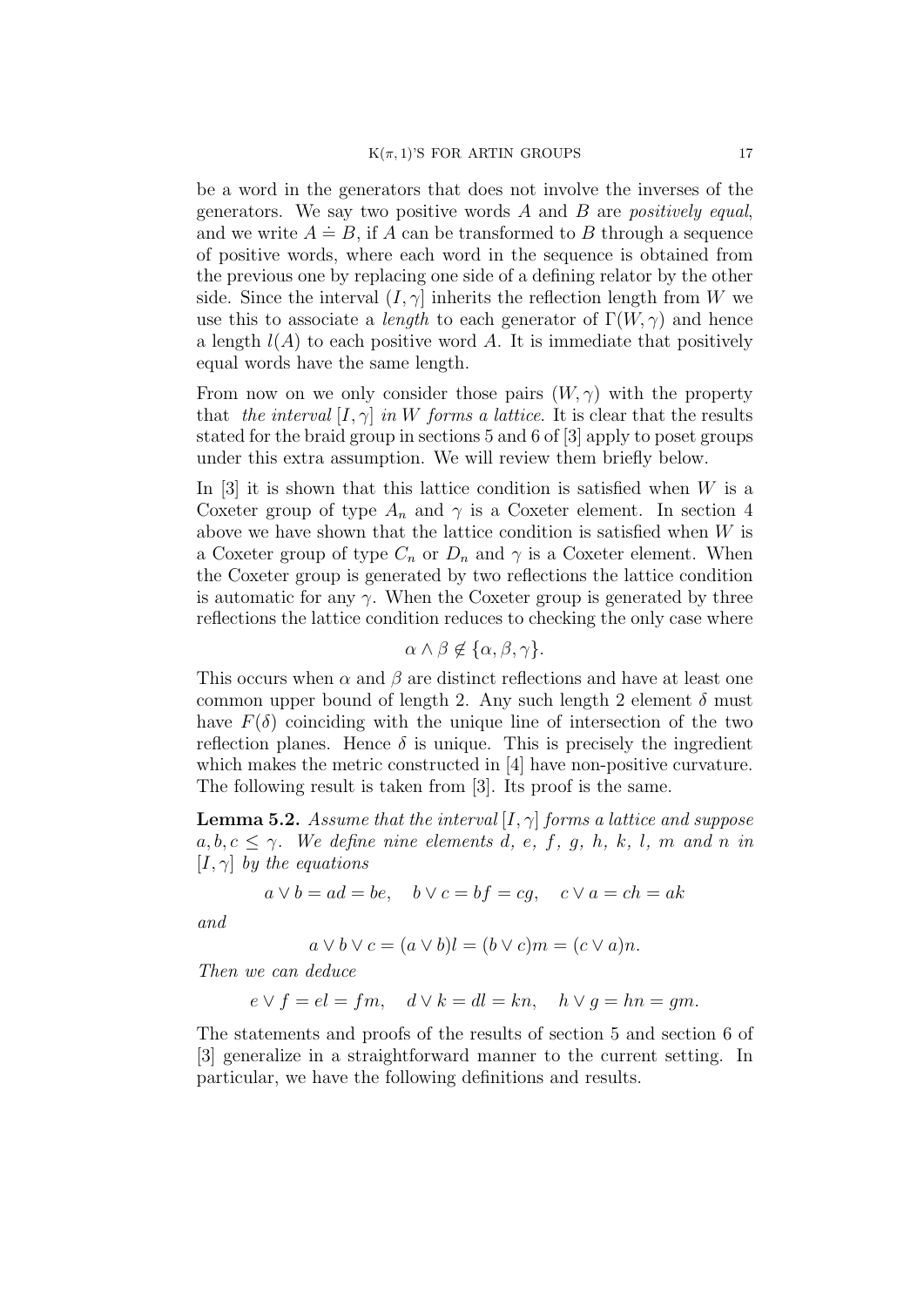**Lemma 5.3.** *The semigroup associated to* Γ *has right and left cancellation properties.*

**Lemma 5.4.** *Suppose*  $a_1, a_2, \ldots, a_k \leq \gamma$  *in W*, *P is positive and* 

 $P \doteq X_1\{a_1\} \doteq \ldots \doteq X_k\{a_k\}$ 

*with*  $X_i$  *all positive. Then there is a positive word*  $Z$  *satisfying* 

 $P \doteq Z \{a_1 \vee \cdots \vee a_k\}.$ 

**Theorem 5.5.** *In* Γ*, if two positive words are equal they are positively equal. In other words, the semigroup*  $\Gamma_+$  *embeds in*  $\Gamma$ *.* 

As in [3] we define an abstract simplicial complex  $X(W, \gamma)$  for each  $\Gamma(W, \gamma)$ .

**Definition 5.6.** *We let*  $X = X(W, \gamma)$  *be the abstract simplicial complex with vertex set*  $\Gamma$ *, which has a k-simplex on the subset*  $\{g_0, g_1, \ldots, g_k\}$ *if and only if*  $g_i = g_0\{w_i\}$  *for*  $i = 1, 2, \ldots, k$  *where* 

 $I \leq w_1 \leq \cdots \leq w_k \leq \gamma$  *in W.* 

There is an obvious simplicial action of  $\Gamma$  on  $X$  given by

 $g \cdot \{q_0, q_1, \ldots, q_k\} = \{q_{g_0}, q_{g_1}, \ldots, q_{g_k}\}.$ 

The main result of section 6 of [3] also holds for these poset groups.

**Theorem 5.7.**  $X(W, \gamma)$  *is contractible.* 

If we define  $K = K(W, \gamma)$  to be the quotient space  $K = \Gamma \backslash X$ , then K is a  $K(\Gamma, 1)$ .

We finish this section with an example of a poset group  $\Gamma(W, \gamma)$ , with  $[I, \gamma]$  a lattice but  $\gamma$  not a Coxeter element in *W*.

**Example 5.8.** *Let*  $W = C_2$  *and*  $\gamma = [1][2]$ *. The group*  $\Gamma(C_2, \gamma)$  *has presentation*

$$
\langle a, b, c, d, x \mid x = ab = ba = cd = dc \rangle
$$

where  $a = \{ [1] \}, b = \{ [2] \}, c = \{ (1, 2) \}, d = \{ (1, -2) \}$  and  $x = \{ [1] [2] \}.$ *From the presentation we see that* Γ *is an amalgamated free product of a copy*  $\mathbb{Z} \times \mathbb{Z}$  *generated by a and b with a copy*  $\mathbb{Z} \times \mathbb{Z}$  *generated by c and d over the infinite cyclic subgroup generated by x. The above construction gives a two-dimensional contractible universal cover for the presentation* 2*-complex which can be shown to be simplicially isomorphic to*  $X(C_2, [1, 2])$ *.*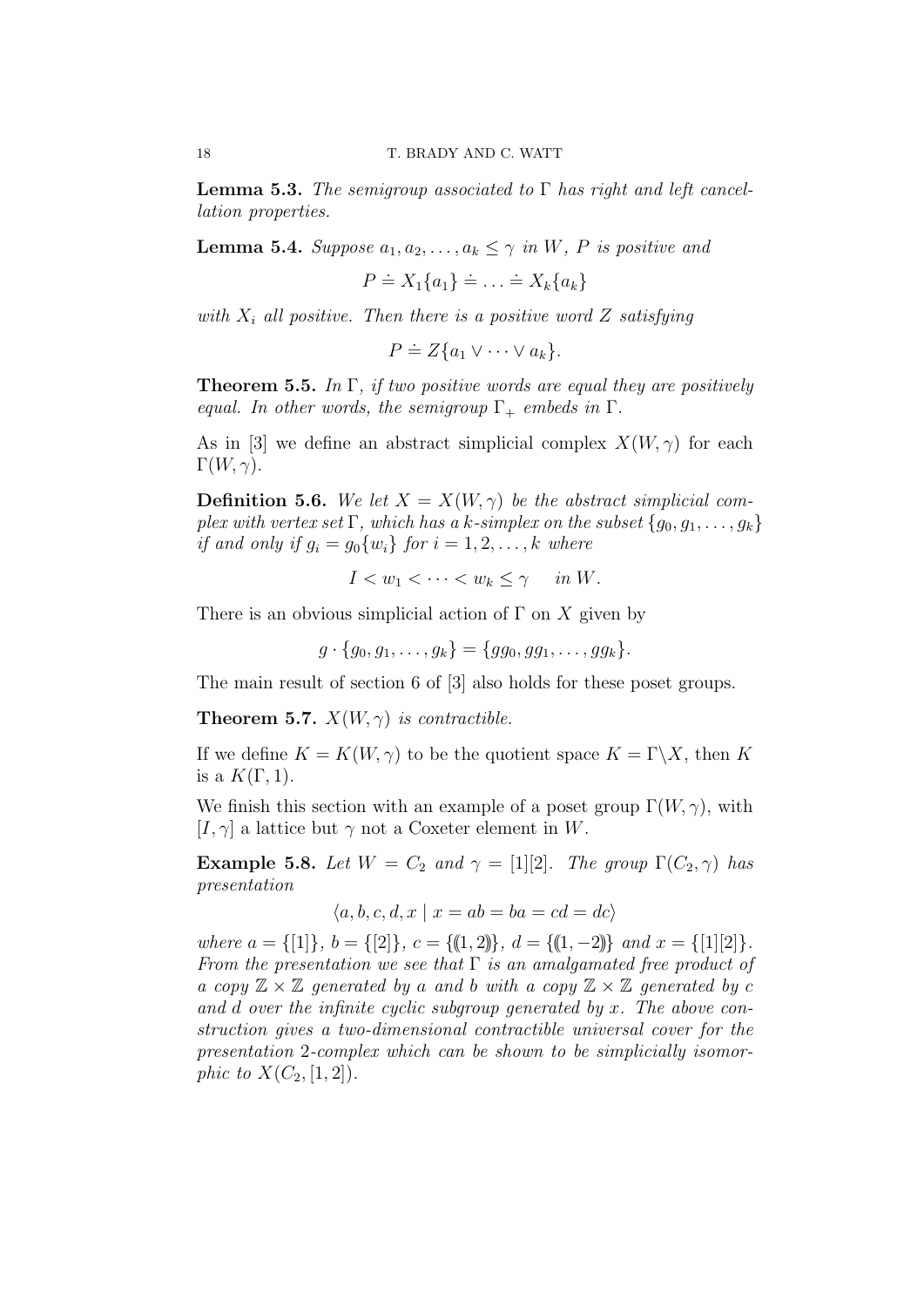### 6. Group Presentations.

In this section we prove that the poset groups  $\Gamma(W, \gamma)$  of section 5 are isomorphic to the Artin groups  $A(W)$  for W of type  $C_n$  or  $D_n$  and  $\gamma$ the appropriate Coxeter element. The proof is based on the following surprising property that these Artin groups share with the braid group. If  $X = x_1 x_2 \ldots x_n$  is the product of the standard Artin generators then there is a finite set of elements in  $A(W)$  which is invariant under conjugation by *X*. Moreover under the canonical surjection from  $A(W)$ to *W* this set is taken bijectively to the set of reflections in *W*. The following lemma is a straightforward generalisation of Lemma 4.5 of [3].

**Lemma 6.1.** *The poset group*  $\Gamma(W, \gamma)$  *is isomorphic to the abstract group generated by the set of all {R}, for R a reflection in* [*I, γ*]*, subject to the relations*

$$
{R_1}{R_2}\dots {R_n}={S_1}{S_2}\dots {S_n},
$$

*for R<sup>i</sup> , S<sup>j</sup> reflections satisfying*

 $\gamma = R_1 R_2 ... R_n$  *and*  $\gamma = S_1 S_2 ... S_n$ 

*where*  $n = l(\gamma)$ *.* 

We will refer to  $\{w\} \in \Gamma(W, \gamma)$  as the lift of  $w \in W$  whenever  $w \leq \gamma$ . In particular, we will refer to  $\{w\}$  as a reflection lift whenever *w* is a reflection.

Since the Artin groups of type  $C_n$  and  $D_n$  both contain copies of the *n*strand braid group  $B_n$  we collect here some facts about the braid group which will be useful. We recall that  $B_n$  is the group with generating set  $x_2, x_3, \ldots, x_n$  and defining relations

$$
x_i x_{i+1} x_i = x_{i+1} x_i x_{i+1} \quad \text{for} \quad 2 \le i \le n-1,
$$
  

$$
x_i x_j = x_j x_i \quad \text{for} \quad |j-i| \ge 2.
$$

We define  $x_{i,j}$  and  $Y_{i,j}$ , for  $1 \leq i < j \leq n$  by

$$
Y_{i,j} = x_{i+1} \dots x_j
$$
, and  $Y_{i,j} = Y_{i+1,j} x_{i,j}$ .

Then Lemma 4.2 of [3] gives, for  $1 \leq i < j < k \leq n$ ,

$$
x_{i,j}x_{j,k} = x_{j,k}x_{i,k} = x_{i,k}x_{i,j}.
$$

Since  $x_k = x_{k-1,k}$  it follows that  $x_{i,j}Y_{i,j-1} = Y_{i,j}$  and that

$$
x_k Y_{i,j} = Y_{i,j} x_{k-1} \quad \text{for} \quad i+2 \le k \le j.
$$

When  $k = i + 1$  we have  $x_{i+1}Y_{i,j} = x_{i+1}Y_{i+1,j}x_{i,j} = Y_{i,j}x_{i,j}$ .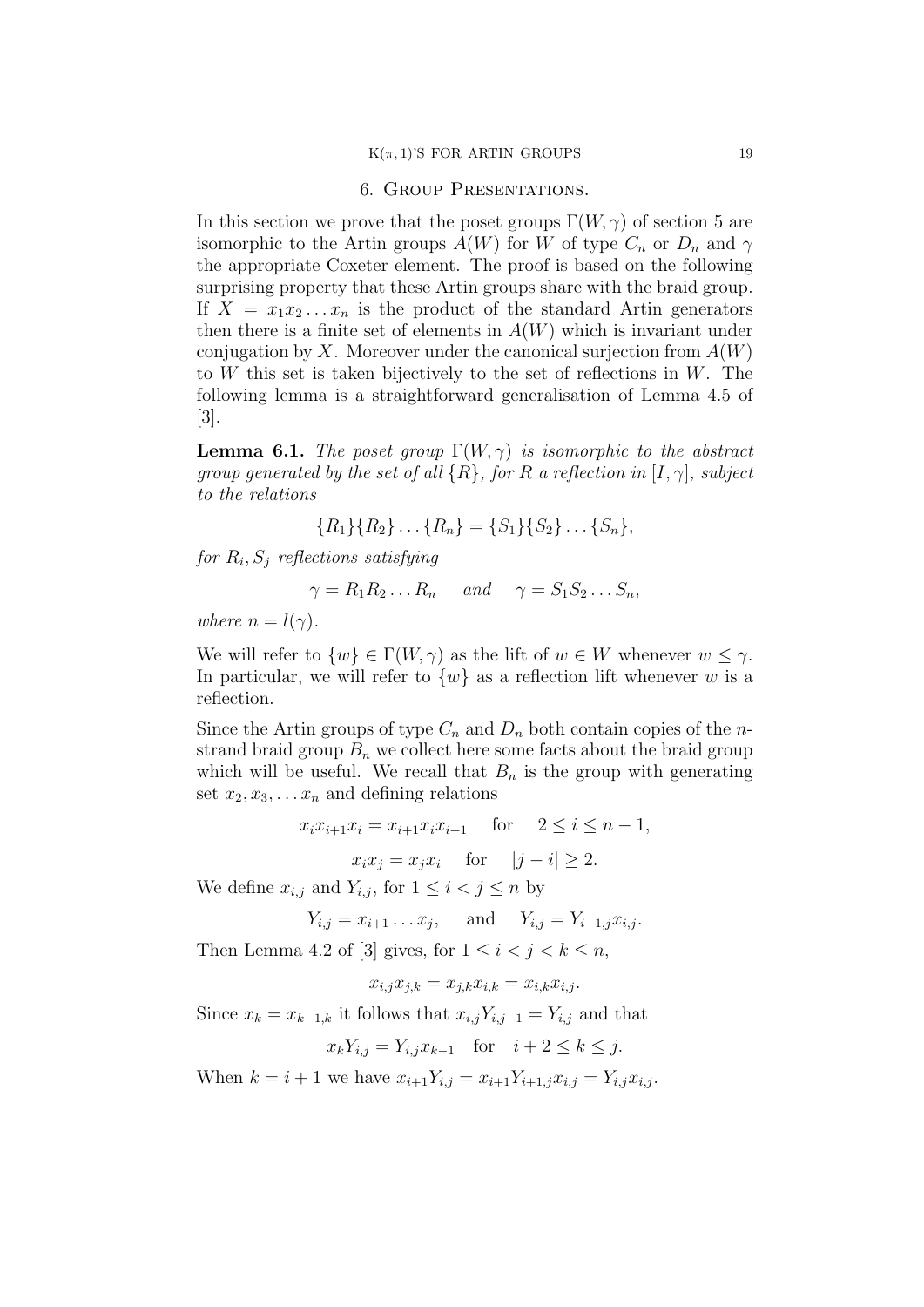6.1. **The**  $C_n$  **case.** The Artin group  $A(C_n)$  has a presentation with generating set  $x_1, x_2, \ldots, x_n$ , subject to the relations

$$
x_1 x_2 x_1 x_2 = x_2 x_1 x_2 x_1
$$

$$
x_i x_{i+1} x_i = x_{i+1} x_i x_{i+1}
$$

whenever  $1 < i < n$  and

$$
x_i x_j = x_j x_i
$$

whenever  $|j - i| \geq 2$ .

**Definition 6.2.** *We define a function*  $\phi$  *from the generators of*  $A(C_n)$ *to*  $\Gamma(C_n, \gamma)$  *by* 

$$
x_1 \mapsto \{[1]\}, x_2 \mapsto \{([1,2)]\}, x_3 \mapsto \{([2,3)]\}, \dots, x_n \mapsto \{([n-1,n)]\}
$$

**Lemma 6.3.** *The function ϕ determines a well-defined and surjective homomorphism.*

*Proof:* The relations involving  $\phi(x_1)$  hold in  $\Gamma(C_n, \gamma)$  by virtue of the following identities in  $\Gamma(C_n, \gamma)$ .

$$
\begin{aligned}\n\{[1]\}\{(1,2)\}\{[1]\}\{(1,2)\} &= \{[1,2]\}\{[1,2]\} \\
&= \{(1,2)\}\{[2]\}\{(1,-2)\}\{[1]\} \\
&= \{(1,2)\}\{[1,2]\}\{[1]\} \\
&= \{(1,2)\}\{[1]\}\{(1,2)\}\{[1]\} \\
&= \{(1,2)\}\{[1]\}\{(1,2)\}\{[1]\}\n\end{aligned}
$$

$$
\{[1]\}\{(\!(i, i+1)\!) = \{(\!(i, i+1)\!)\}\{[1]\}, \text{ for } i \geq 2.
$$

The image of the subgroup generated by  $\{x_2, \ldots, x_n\}$  lies in the copy of the braid group corresponding to  $\Sigma_n < C_n$  so that the relations not involving  $\phi(x_1)$  hold by Lemma 4.2 and Lemma 4.4 of [3]. Thus  $\phi$  is well-defined.

To establish surjectivity, first note that

$$
\{(i, i+1, \ldots, j)\} = \phi(Y_{i,j}) \quad \text{and} \quad \{(i, j)\} = \phi(x_{i,j})
$$

for  $1 \leq i < j \leq n$  all lie in im( $\phi$ ). Next  $\{[j]\}\in \text{im}(\phi)$  since

$$
\phi(x_1x_{1,j}) = \{ [1] \} \{([1,j]) = \{ [1,j] \} = \{([1,j]) \} \{ [j] \}.
$$

Finally,  $\{(i, -j)\}\in \text{im}(\phi)$  for  $1 \leq i < j \leq n$  since

$$
\{(i,j)\}\{[j]\} = \{[i,j]\} = \{[j]\}\{(i,-j)\}.
$$

q.e.d.

To construct an inverse to  $\phi$  we will use the presentation for  $\Gamma(C_n, \gamma)$ given by lemma 6.1.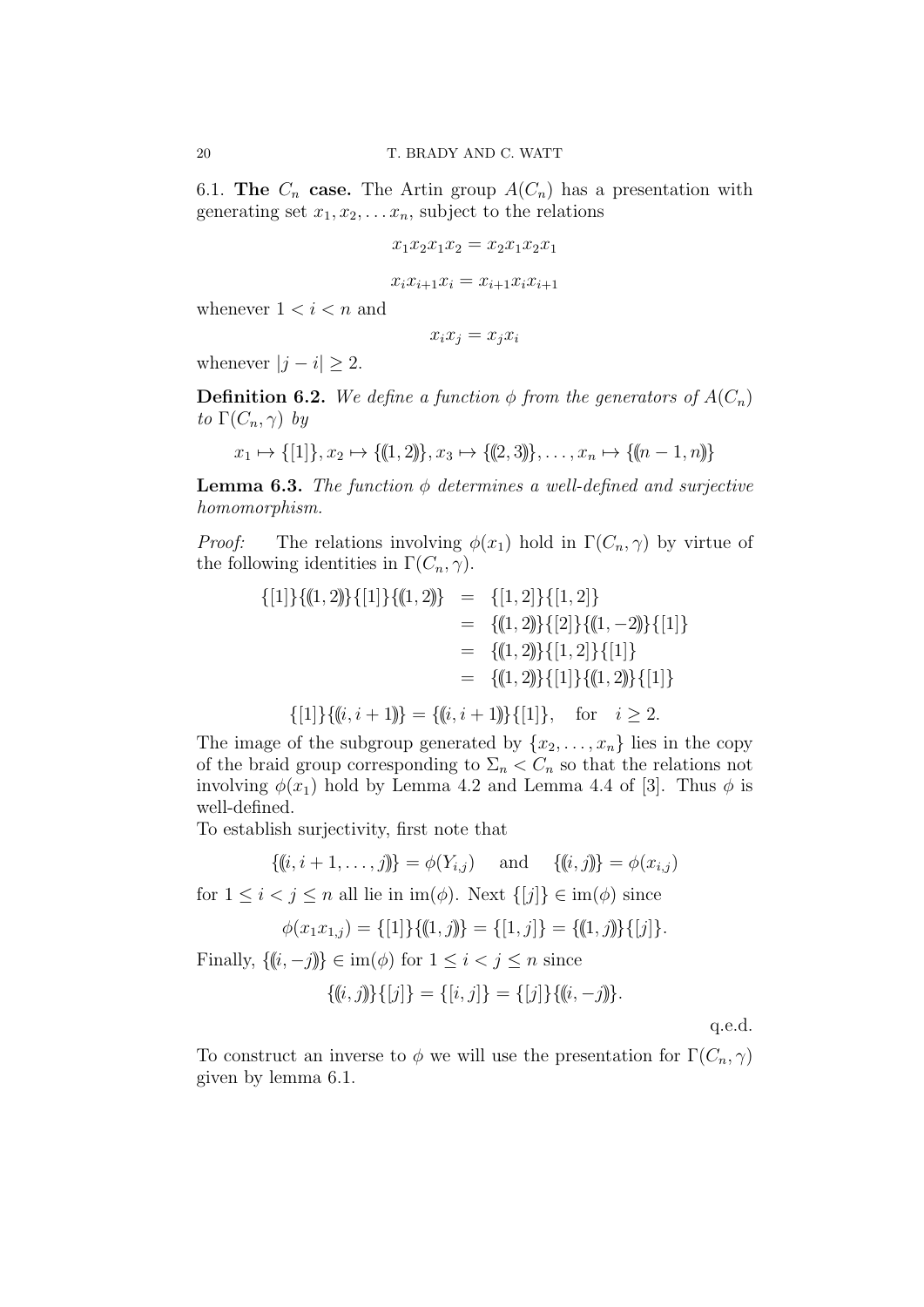**Definition 6.4.** We define a function  $\theta$  from the generators of  $\Gamma(C_n, \gamma)$ to  $A(C_n)$  by

 $\{ [1] \} \mapsto x_1, \{ (i, j) \} \mapsto x_{i,j}$  *for*  $1 \leq i \leq j \leq n$ ,  $\{ [j] \} \mapsto y_j$  *for*  $2 \leq j \leq n$ ,  $\{ (i, -j) \} \mapsto z_{i,j}$  *for*  $1 \leq i < j \leq n$ ,

*where*  $y_j$  *is the unique element of*  $A(C_n)$  *satisfying* 

$$
x_1x_2\ldots x_j=x_2\ldots x_jy_j
$$

and  $z_{i,j}$  *is the unique element of*  $A(C_n)$  *satisfying* 

$$
z_{i,j}y_i = y_ix_{i,j}.
$$

The homomorphism determined by  $\theta$  will be surjective since each  $x_i$ is the image of some reflection lift. We note that  $Y_{i,j}y_j = y_iY_{i,j}$  for  $1 \leq i \leq j \leq n$  if we define  $y_1 = x_1$ . To show that  $\theta$  determines a well-defined homomorphism we first define the special element  $X =$  $x_1x_2...x_n$  in  $A(C_n)$  and establish the following result.

# **Proposition 6.5.** *For any reflection*  $R$  *in*  $C_n$ *,*

$$
X\theta({R})X^{-1} = \theta({\lbrace \gamma R\gamma^{-1} \rbrace}).
$$

*Proof.* Since  $X = x_1 Y_{1,n}$  and  $x_1$  commutes with  $x_3, \ldots, x_n$ , it follows that  $Xx_i = x_{i+1}X$  for  $2 \leq i < n$  and  $Xx_{i,j} = x_{i+1,j+1}X$  for  $1 \leq i <$  $j \leq n$ . This establishes the proposition for *R* of the form  $(i, j)$  for  $1 \leq i \leq j \leq n$ .

The identity  $Xy_j = y_{j+1}X$  for  $1 \leq j \leq n$  is a consequence of the following calculation.

$$
Y_{2,j+1}Xy_j = x_2Y_{3,j+1}Xy_j = x_2XY_{2,j}y_j = x_2Xx_1Y_{2,j}
$$
  
\n
$$
= x_2x_1x_2Y_{3,n}x_1Y_{2,j} = x_2x_1x_2x_1Y_{3,n}Y_{2,j}
$$
  
\n
$$
= x_1x_2x_1x_2Y_{3,n}Y_{2,j} = x_1x_2XY_{2,j} = x_1x_2Y_{3,j+1}X
$$
  
\n
$$
= x_1Y_{2,j+1}X = Y_{2,j+1}y_{j+1}X
$$

This establishes the proposition for *R* of the form [*j*] for  $1 \leq i \leq n$ . Conjugating  $y_n$  by  $X$  gives  $x_1$ , since

$$
Xy_n = (x_1x_2...x_n)y_n = x_1(x_2...x_ny_n) = x_1(x_1...x_n).
$$

This establishes the proposition for the reflection [*n*].

Next we show  $Xx_{i,n} = z_{1,i+1}X$ .

$$
z_{1,i+1}X = z_{1,i+1}x_1Y_{1,n} = x_1x_{1,i+1}Y_{1,n} = x_1x_{1,i+1}Y_{1,i}Y_{i,n}
$$
  
=  $x_1Y_{1,i}x_{i+1}Y_{i,n} + x_1Y_{1,i}x_{i+1}Y_{i+1,n}x_{i,n} = x_1Y_{1,n}x_{i,n} = Xx_{i,n}$ 

This establishes the proposition for *R* of the form  $(i, n)$  for  $1 \leq i \leq n$ .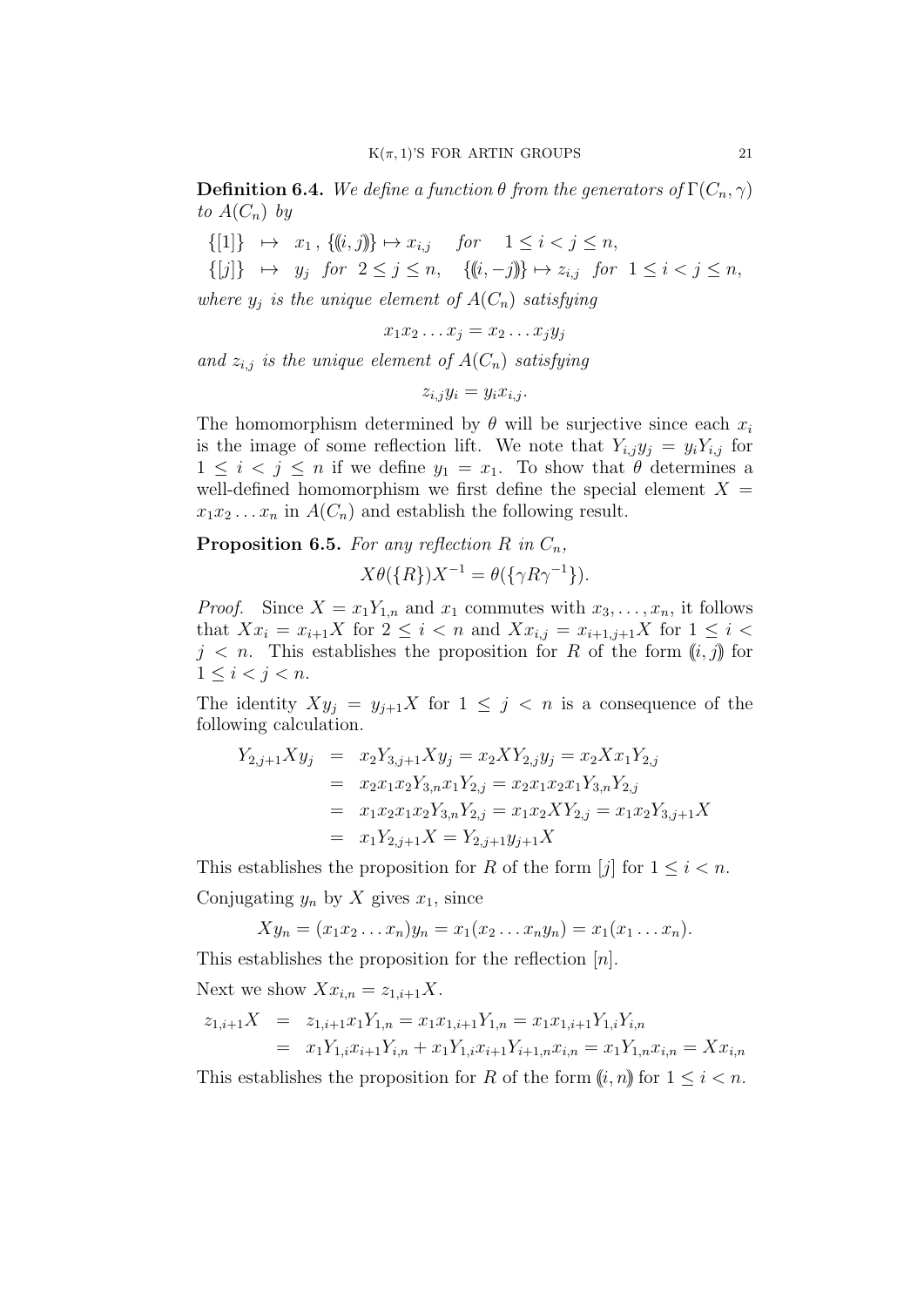The identity  $Xz_{i,j} = z_{i+1,j+1}X$  for  $1 \leq i \leq j \leq n$  follows from the definition of  $z_{i,j}$  and the corresponding identities for  $x_{i,j}$  and  $y_i$ , which establishes the proposition for *R* of the form  $(i, -j)$  for  $1 \leq i < j < n$ .

Next we observe that, for  $3 \leq j \leq n$ ,  $y_i z_{1,i} = x_{1,i} y_i$  because

$$
Y_{1,j}y_jz_{1,j}x_1 = x_1Y_{1,j}z_{1,j}x_1 = x_1Y_{1,j}x_1x_{1,j} = x_1x_2Y_{2,j}x_1x_{1,j}
$$
  
\n
$$
= x_1x_2x_1Y_{2,j}x_{1,j} = x_1x_2x_1Y_{1,j} = x_1x_2x_1x_2Y_{2,j}
$$
  
\n
$$
= x_2x_1x_2x_1Y_{2,j} = x_2x_1x_2Y_{2,j}x_1 = x_2x_1Y_{1,j}x_1
$$
  
\n
$$
= x_2Y_{1,j}y_jx_1 = Y_{1,j}x_{1,j}y_jx_1.
$$

Since  $Xz_{i,n}y_i = Xy_ix_{i,n} = y_{i+1}z_{1,i+1}X = x_{1,i+1}y_{i+1}X = x_{1,i+1}Xy_i$ , it follows that  $Xz_{i,n} = x_{1,i+1}X$  and hence the proposition is established for the final case, *R* of the form  $(i, -n)$  for  $1 \leq i \leq n$ . q.e.d.

**Definition 6.6.** *We define a lift of*  $\gamma$  *to*  $A(C_n)$  *to be an element of the form*

 $E = \theta({R_1})\theta({R_2})\dots\theta({R_n}),$ 

*where the*  $R_i$  *are reflections in*  $C_n$  *satisfying*  $R_1 R_2 \ldots R_n = [1, 2, 3, \ldots, n]$ *.* 

We note that one lift of  $\gamma$  to  $A(C_n)$  is

 $X = x_1 x_2 \ldots x_n = \theta({\{[1]\}})\theta({\{(1,2)\}}) \ldots \theta({\{(n-1,n)\}}).$ 

To show that  $\theta$  is well-defined it suffices, by Lemma 6.1, to prove the following.

**Proposition 6.7.** *For any lift*  $E$  *of*  $\gamma$  *to*  $A(C_n)$  *we have*  $E = X$ *.* 

*Proof.* Given a lift  $E = \theta({R_1})\theta({R_2})\dots\theta({R_n})$  of  $\gamma$  to  $A(C_n)$ , we know that  $R_1 R_2 \ldots R_n = [1, 2, \ldots, n]$  and by Lemma 3.4 exactly one of the  $R_k$  is of the form [*j*]. Since  $E = X$  if and only if  $X^l EX^{-l} = X$  for any integer *l*, we may assume by the previous proposition that  $R_k = [1]$ . We will construct a new lift  $E'$  of  $\gamma$  satisfying  $E' = E$  and

$$
E' = \theta({R_1}) \dots \theta({R_{k-2}})\theta({[1]})\theta({R'})\theta({R_{k+1}}) \dots \theta({R_n}),
$$

for some reflection *R′* .

To simplify notation we set  $R_{k-1} = T$  so that  $R_{k-1}R_k = T[1]$ . Since *T*[1]  $\leq \gamma$  we know that  $T \leq \gamma$ [1] or

$$
T \leq (\!\!\begin{array}{c}\! (1, -2, -3, \ldots, -n)\!\!\end{array})
$$

so that *T* has the form  $(1, -p)$  for  $2 \le p \le n$  or *T* has the form  $(i, j)$  with  $2 \leq i \leq j \leq n$ . In the latter case  $\theta({T})$  lies in the subgroup of  $A(C_n)$ generated by  $\{x_3, x_4, \ldots, x_n\}$  and so commutes with  $\theta({\{|1|\}}) = x_1$ .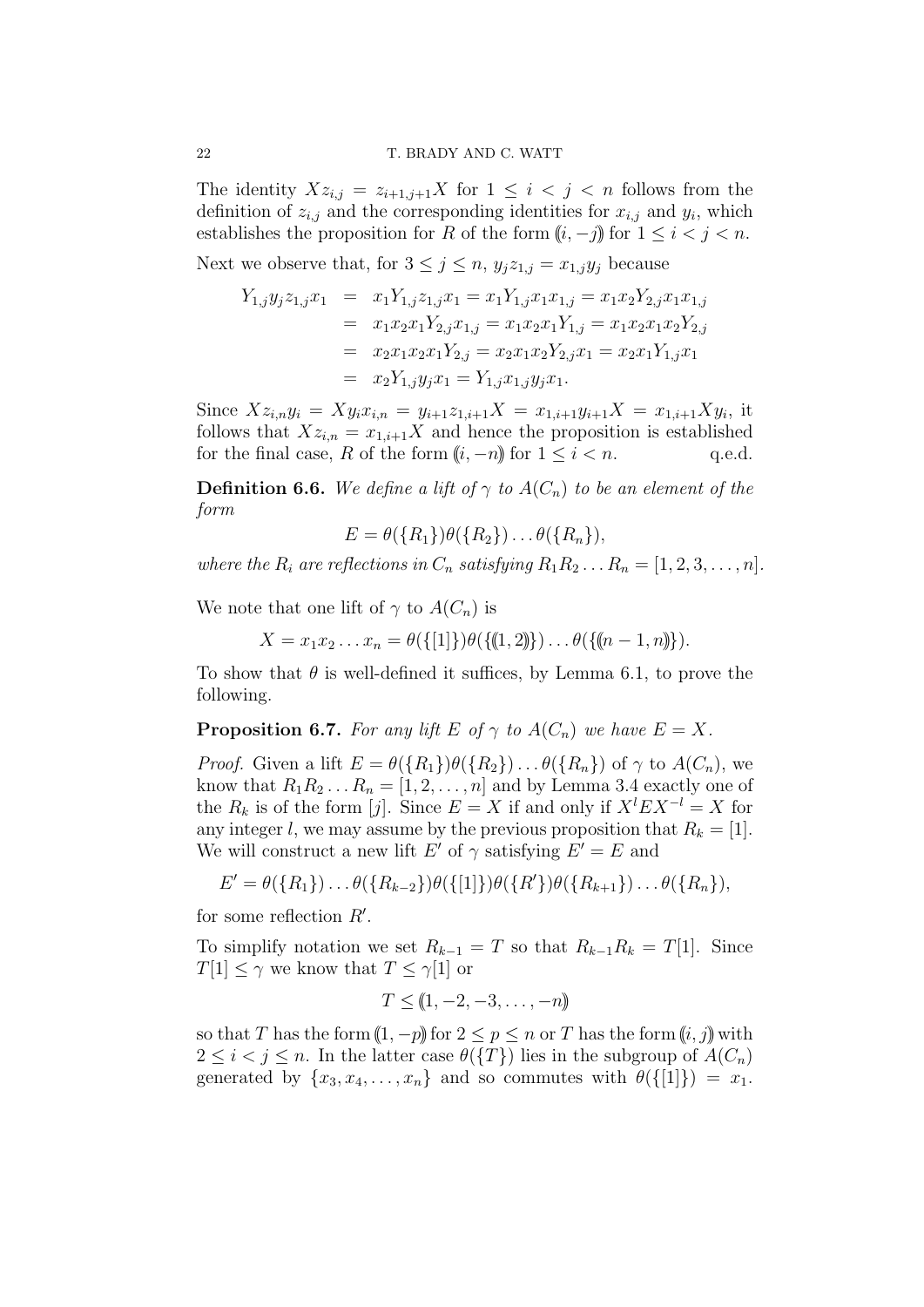Thus we can use  $R' = T$ . In the former case,  $\theta(\lbrace T \rbrace) = z_{1,p}$  and  $E'$  can be constructed using

$$
\theta(\{T\})\theta(\{[1]\}) = z_{1,p}x_1 = x_1x_{1,p} = \theta(\{[1]\})\theta(\{(1,p)\}).
$$

After  $k - 1$  such steps we get  $E = x_1 \theta(\{S_2\}) \dots \theta(\{S_n\})$ , where the product on the right is a lift of  $\gamma$  to  $A(C_n)$ . However, this means  $S_2 S_3 \ldots S_n = (1, 2, \ldots, n)$  in  $C_n$  so that  $S_i \in \Sigma_n < C_n$  and

$$
\theta(\{S_2\})\dots\theta(\{S_n\})=x_2x_3\dots x_n,
$$

by Lemma 4.6 of  $[3]$ . q.e.d.

Combining the results in this subsection we get the following theorem.

**Theorem 6.8.** *The poset group*  $\Gamma(C_n, \gamma)$  *is isomorphic to the Artin group*  $A(C_n)$  *for*  $\gamma$  *a Coxeter element in*  $C_n$ *.* 

6.2. **The**  $D_n$  **case.** In this case our approach will be exactly as in the  $C_n$  case. However, the computations are more numerous and more complicated. The Artin group  $A(D_n)$  has a presentation with generating set  $x_1, x_2, \ldots, x_n$ , subject to the relations

$$
x_1x_2 = x_2x_1,
$$
  
\n
$$
x_1x_3x_1 = x_3x_1x_3,
$$
  
\n
$$
x_1x_i = x_ix_1, \text{ for } i \ge 4
$$
  
\n
$$
x_ix_{i+1}x_i = x_{i+1}x_ix_{i+1}, \text{ for } 1 < i < n \text{ and}
$$
  
\n
$$
x_ix_j = x_jx_i, \text{ for } |j-i| \ge 2 \text{ and } i, j \ne 1.
$$

**Definition 6.9.** *We define a function*  $\phi$  *from the generators of*  $A(D_n)$ *to*  $\Gamma(D_n, \gamma)$  *by* 

$$
x_1 \mapsto \{(\!(1,-2)\!)\}, x_2 \mapsto \{(\!(1,2)\!)\}, x_3 \mapsto \{(\!(2,3)\!)\}, \ldots, x_n \mapsto \{(\!(n-1,n)\!)\}
$$

**Lemma 6.10.** *The function*  $\phi$  *determines* a well-defined surjective ho*momorphism.*

*Proof:* The relations involving  $\phi(x_1)$  hold in  $\Gamma(D_n, \gamma)$  by virtue of the following identities in  $\Gamma(D_n, \gamma)$ .

$$
\{(1, -2)\}\{(1, 2)\} = \{[1][2]\} = \{(1, 2)\}\{(1, -2)\}
$$

$$
\{(1, -2)\}\{(2, 3)\}\{(1, -2)\} = \{(1, -2, -3)\}\{(1, -2)\}
$$

$$
= \{(2, 3)\}\{(1, -3)\}\{(1, -2)\}
$$

$$
= \{(2, 3)\}\{(1, -2, -3)\}
$$

$$
= \{(2, 3)\}\{(1, -2, -3)\}
$$

$$
= \{(2, 3)\}\{(1, -2)\}\{(2, 3)\}
$$

$$
\{(1, -2)\}\{(i, i + 1)\} = \{(i, i + 1)\}\{(1, -2)\}, \text{ for } i \geq 3.
$$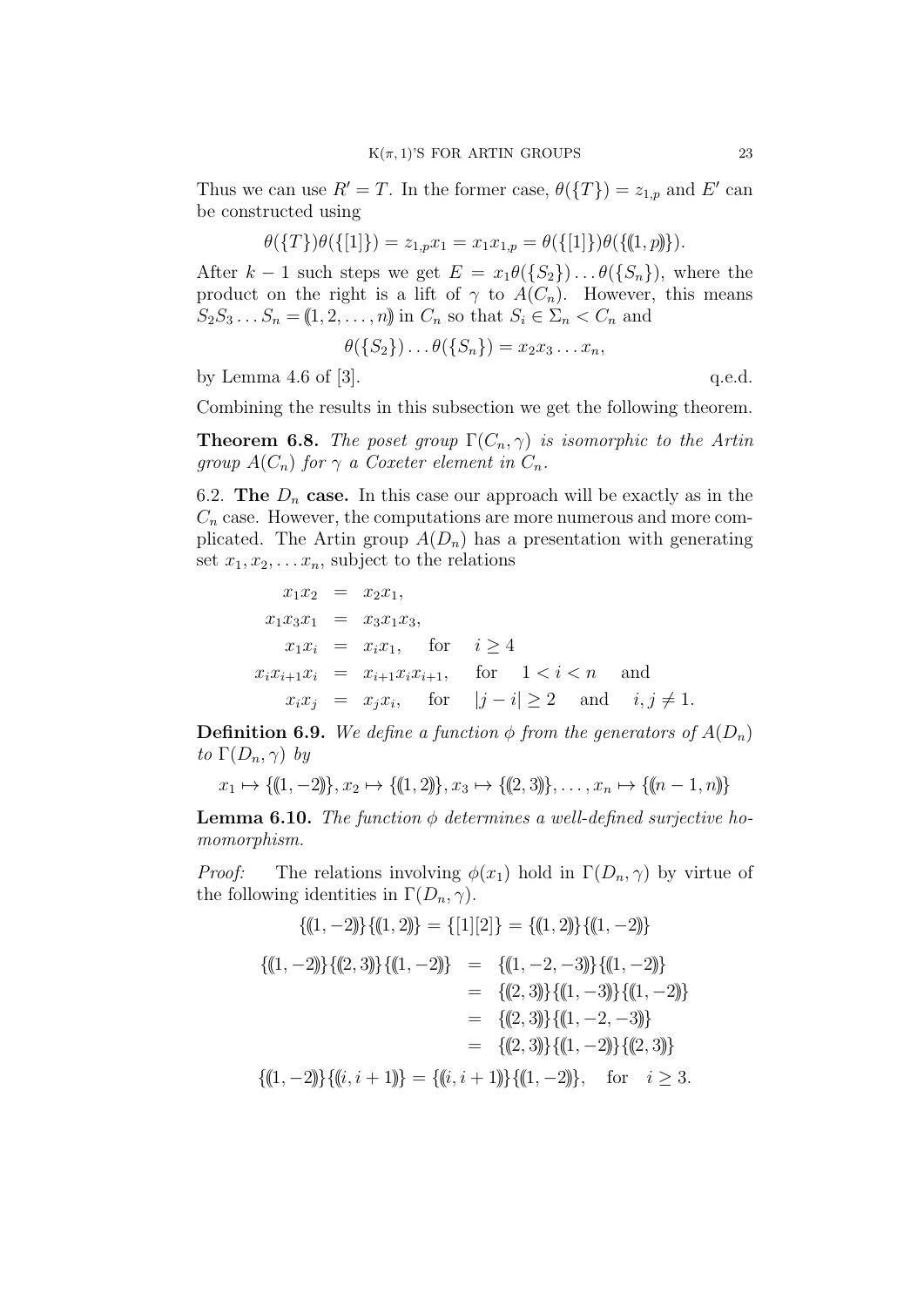The image of the subgroup generated by  $\{x_2, \ldots, x_n\}$  again lies in the copy of the braid group corresponding to  $\Sigma_n < D_n$  so that the relations not involving  $\phi(x_1)$  hold by Lemma 4.2 and Lemma 4.4 of [3]. Thus  $\phi$ is well-defined.

To establish surjectivity, note that both  $\{(i, j)\}$  and  $\{(i, i + 1, \ldots, j)\}$ lie in  $\text{im}(\phi)$ , for  $1 \leq i \leq j \leq n$  as in the  $C_n$  case. To find the other reflection lifts in  $\text{im}(\phi)$  first note that

 $\phi(x_1 x_2 \dots x_j) = \{ [1] [2, 3 \dots, j] \} = \{ (1, -2) \} \{ (1, 2, \dots, j) \} \in \text{im}(\phi),$ 

and  ${(1, -j)}$   $\in$  im( $\phi$ ) for  $j \geq 3$  since

$$
\{(1, 2, \ldots, j)\}\{(1, -j)\} = \{[1][2, \ldots, j]\}.
$$

Reflection lifts of the form  ${(2, −j)}$  for  $j ≥ 3$  lie in im( $\phi$ ) since

$$
\{(1, -2)\}\{(1, j)\} = \{(1, j, -2)\} = \{(2, -j)\}\{(1, -2)\}
$$

and reflection lifts of the form  $\{(i, -j)\}\$  for  $3 \leq i < j \leq n$  lie in  $\text{im}(\phi)$ since

$$
\{(i, -j)\}\{(1, i)\}\{(1, -i)\} = \{[1][i, j]\} = \{(1, i)\}\{(1, -i)\}\{(i, j)\}.
$$
\nq.e.d.

To construct an inverse to  $\phi$  we will use the presentation for  $\Gamma(D_n, \gamma)$ given by Lemma 6.1.

**Definition 6.11.** We define a function  $\theta$  from the generators of  $\Gamma(D_n, \gamma)$ *to*  $A(D_n)$  *by* 

$$
\{(1, -2)\} \mapsto x_1, \quad \{(i, j)\} \mapsto x_{i,j} \quad and \quad \{(i, -j)\} \mapsto z_{i,j},
$$
  
for  $1 \le i < j \le n$ , where  $z_{i,j}$  is the unique element of  $A(D_n)$  satisfying

$$
z_{1,j}x_1 = x_1x_{2,j} \quad when \quad j \ge 3
$$
  
\n
$$
z_{2,j}x_1 = x_1x_{1,j} \quad when \quad j \ge 3
$$
  
\n
$$
z_{i,j}x_{1,i}z_{1,i} = x_{1,i}z_{1,i}x_{i,j} \quad when \quad 3 \le i < j \le n
$$

We note that  $z_{1,2} = x_1$ . Since each  $x_{i,j}$  lies in the copy of  $B_n$  generated by  $\{x_2, \ldots, x_n\}$  the elements  $x_{i,j}$  satisfy the same identities as in the  $C_n$ case. The homomorphism determined by  $\theta$  will be surjective since each  $x_i$  is the image of some reflection lift. To show that  $\theta$  determines a welldefined homomorphism we define the special element  $X = x_1 x_2 \ldots x_n$ in  $A(D_n)$  and establish the  $D_n$  analogue of Proposition 6.5.

**Proposition 6.12.** *For any reflection*  $R$  *in*  $D_n$ *,* 

$$
X\theta({R})X^{-1} = \theta({\lbrace \gamma R\gamma^{-1} \rbrace}).
$$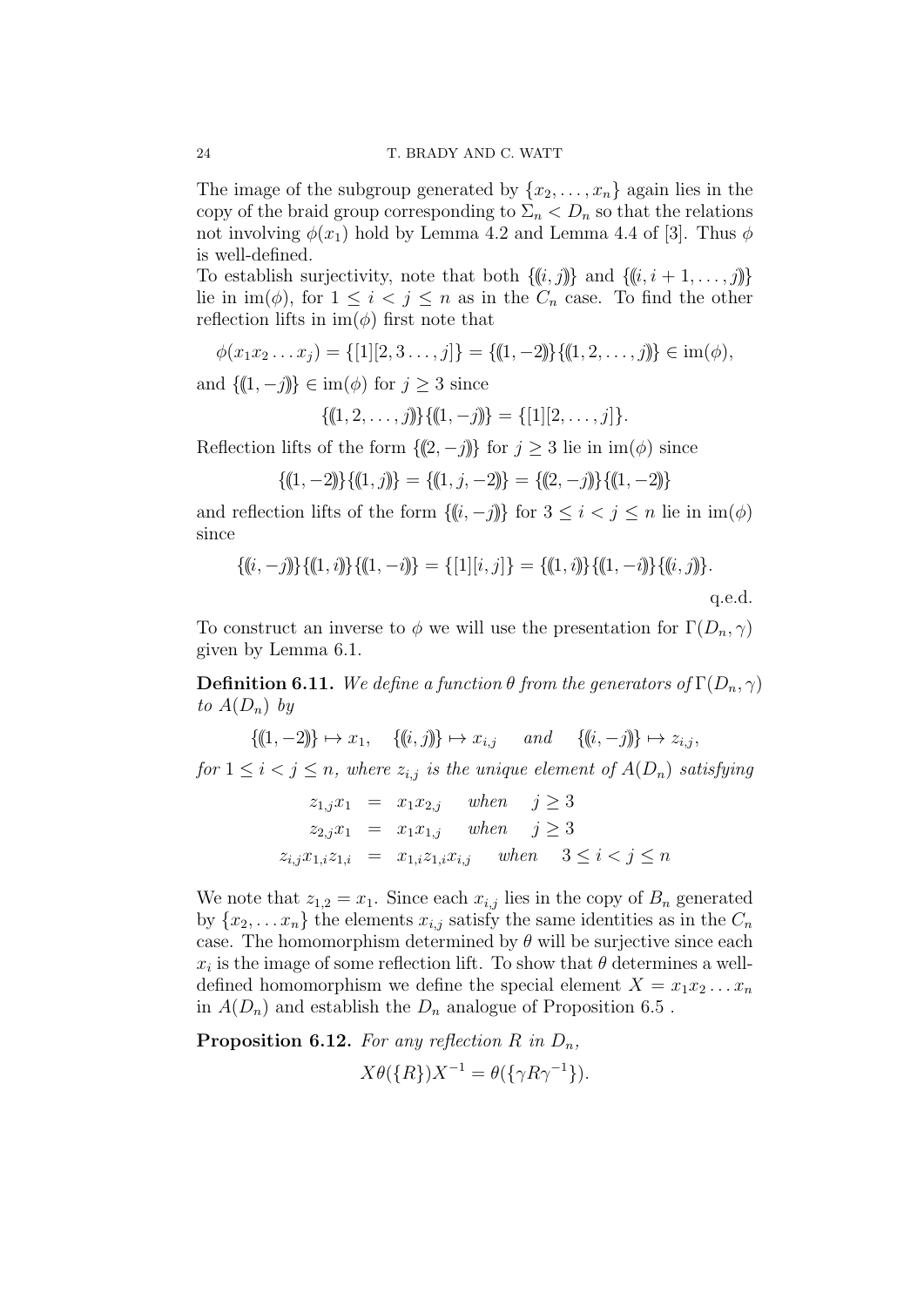*Proof.* Since  $X = x_1 Y_{1,n}$  and  $x_1$  commutes with  $x_4, \ldots, x_n$  it follows that  $Xx_i = x_{i+1}X$  for  $3 \leq i < n$  and  $Xx_{i,j} = x_{i+1,j+1}X$  for  $3 \leq$  $i < j < n$ . This establishes the proposition in the case  $R = (i, j)$  for  $3 \leq i < j < n$ .

For some of the later cases we will require the identities  $x_{2,j}z_{1,j} = x_1x_{2,j}$ and  $x_{1,j}z_{2,j} = x_1x_{1,j}$  for  $3 \leq j \leq n$ . The first follows from

$$
Y_{3,j}x_{2,j}z_{1,j}x_1 = x_3Y_{3,j}z_{1,j}x_1 = x_3Y_{3,j}x_1x_{2,j} = x_3x_1Y_{3,j}x_{2,j}
$$
  
=  $x_3x_1x_3Y_{3,j} = x_1x_3x_1Y_{3,j} = x_1x_3Y_{3,j}x_1 = x_1Y_{3,j}x_{2,j}x_1$   
=  $Y_{3,j}x_1x_{2,j}x_1$ ,

while the second follows from

$$
x_1 Y_{2,j} x_{1,j} z_{2,j} x_1 = x_1 x_2 Y_{2,j} z_{2,j} x_1 = x_1 x_2 Y_{2,j} x_1 x_{1,j} = x_1 x_2 x_3 Y_{3,j} x_1 x_{1,j}
$$
  
\n
$$
= x_1 x_2 x_3 x_1 Y_{3,j} x_{1,j} = x_2 x_1 x_3 x_1 Y_{3,j} x_{1,j} = x_2 x_3 x_1 x_3 Y_{3,j} x_{1,j}
$$
  
\n
$$
= x_2 x_3 x_1 Y_{2,j} x_{1,j} = x_2 x_3 x_1 x_2 Y_{2,j} = x_2 x_3 x_1 x_2 Y_{2,j}
$$
  
\n
$$
= x_2 x_3 x_2 x_1 Y_{2,j} = x_3 x_2 x_3 x_1 Y_{2,j} = x_3 x_2 x_3 x_1 x_3 Y_{3,j}
$$
  
\n
$$
= x_3 x_2 x_1 x_3 x_1 Y_{3,j} = x_3 x_2 x_1 x_3 Y_{3,j} x_1 = x_3 x_2 x_1 Y_{2,j} x_1
$$
  
\n
$$
= x_3 x_1 x_2 Y_{2,j} x_1 = x_3 x_1 Y_{2,j} x_{1,j} x_1 = x_3 x_1 x_3 Y_{3,j} x_{1,j} x_1
$$
  
\n
$$
= x_1 x_3 x_1 Y_{3,j} x_{1,j} x_1 = x_1 x_3 Y_{3,j} x_1 x_{1,j} x_1.
$$

The conjugation action of *X* on  $x_1$  is given by  $Xx_1 = x_{1,3}X$  since

$$
x_3 X x_1 = x_3 x_1 x_2 x_3 Y_{3,n} x_1 = x_3 x_1 x_2 x_3 x_1 Y_{3,n} = x_3 x_2 x_1 x_3 x_1 Y_{3,n}
$$
  
= 
$$
x_3 x_2 x_3 x_1 x_3 Y_{3,n} = x_2 x_3 x_2 x_1 x_3 Y_{3,n} = x_2 x_3 x_1 x_2 x_3 Y_{3,n}
$$
  
= 
$$
Y_{1,3} X = x_3 x_{1,3} X.
$$

A similar calculation gives  $x_3Xx_2 = x_1x_3X$ . Since

$$
x_1 x_3 X = x_1 x_{2,3} X = x_{2,3} z_{1,3} X
$$

we get  $Xx_2 = z_{1,3}X$ . This establishes the proposition in the cases  $R = (1, -2)$  and  $R = (1, 2)$ .

Next we establish  $Xx_n = z_{2,n}X$ .

$$
Xx_n = x_1Y_{1,n}x_n = x_1x_{1,n}Y_{1,n-1}x_n = z_{2,n}x_1Y_{1,n} = z_{2,n}X
$$

which takes care of the case  $R = (n-1, n)$ . To obtain the identity  $Xx_{1,j} = z_{1,j+1}X$  we note that

 $Y_{1,n}x_{1,j}Y_{1,j-1} = Y_{1,n}Y_{1,j} = Y_{2,j+1}Y_{1,n} = x_{2,j+1}Y_{2,j}Y_{1,n} = x_{2,j+1}Y_{1,n}Y_{1,j-1}$ giving  $Y_{1,n}x_{1,j} = x_{2,j+1}Y_{1,n}$  so that

 $Xx_{1,j} = x_1Y_{1,n}x_{1,j} = x_1x_{2,j+1}Y_{1,n} = z_{1,j+1}x_1Y_{1,n} = z_{1,j+1}X.$ This completes the case  $R = (1, j)$  for  $2 \le j < n$ .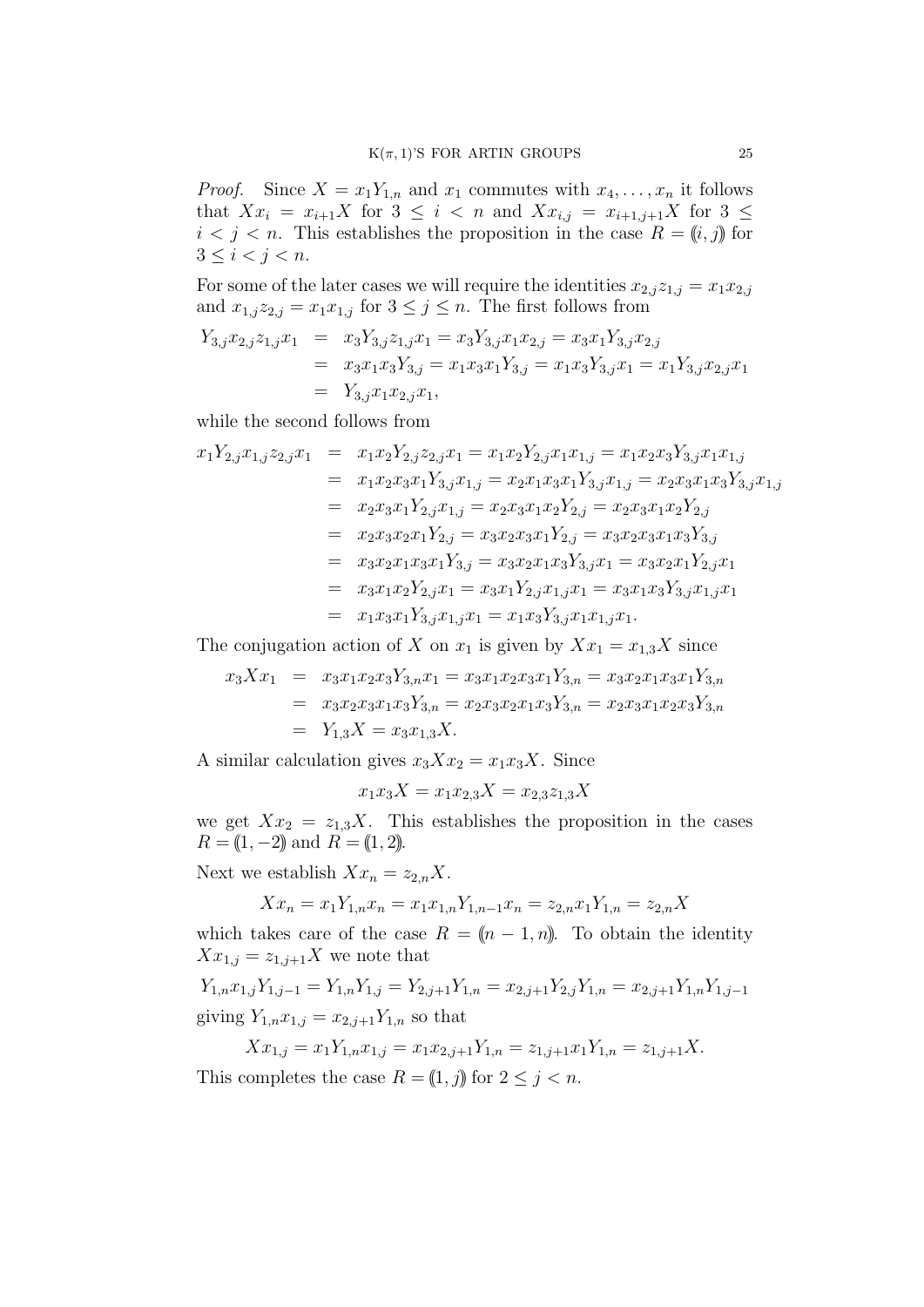For the identity  $Xx_{1,n} = x_2X$  we compute

$$
Xx_{1,n} = x_1x_2(x_3 \ldots x_n)x_{1,n} = x_1x_2(x_2x_3 \ldots x_n) = x_2X,
$$

which establishes the case  $R = (1, n)$ . For  $2 \leq i < n$  we have

$$
Xx_{i,n} = x_1 Y_{1,i+1} Y_{i+1,n} x_{i,n} = x_1 Y_{1,i+1} x_{i+1} Y_{i+1,n}
$$
  
=  $x_1 x_{1,i+1} Y_{1,i} x_{i+1} Y_{i+1,n} = z_{2,i+1} x_1 Y_{1,n} = z_{2,i+1} X$ 

and hence the proposition is true for  $R = (i, n)$  with  $2 \leq i < n$ . The identity  $Xz_{1,j} = x_{1,j+1}X$  for  $3 \leq j < n$  follows from

$$
Xz_{1,j}x_1 = Xx_1x_{2,j} = x_{1,3}x_{3,j+1}X = x_{1,j+1}x_{1,3}X = x_{1,j+1}Xx_1,
$$

while the identity  $Xz_{1,n} = z_{1,2}X = x_1X$  follows from

$$
Xz_{1,n}x_1 = Xx_1x_{2,n} = x_{1,3}z_{2,3}X = x_1x_{1,3}X = x_1Xx_1.
$$

This establishes the proposition for  $R = (1, -j)$  with  $2 \le j \le n$ . The identity  $Xz_{i,n} = x_{2,i+1}X$  for  $2 \leq i < n$  follows from

$$
Xz_{i,n}x_{1,i}z_{1,i} = Xx_{1,i}z_{1,i}x_{i,n} = z_{1,i+1}x_{1,i+1}z_{2,i+1}X
$$
  
=  $z_{1,i+1}x_1x_{1,i+1}X = x_1x_{2,i+1}x_{1,i+1}X$   
=  $x_{2,i+1}z_{1,i+1}x_{1,i+1}X = x_{2,i+1}Xx_{1,i}z_{1,i}.$ 

This establishes the proposition for  $R = (i, -n)$  with  $2 \leq i < n$ . Finally we note that  $x_{1,i}z_{1,i} = z_{1,i}x_{1,i}$  since

$$
x_{2,i}x_{1,i}z_{1,i} = x_2x_{2,i}z_{1,i} = x_2x_1x_{2,i} = x_1x_2x_{2,i}
$$
  
=  $x_1x_{2,i}x_{1,i} = x_{2,i}z_{1,i}x_{1,i}.$ 

From this we deduce that  $Xz_{i,j} = z_{i+1,j+1}X$  for  $2 \leq i < j < n$  since

$$
Xz_{i,j}x_{1,i}z_{1,i} = Xx_{1,i}z_{1,i}x_{i,j} = z_{1,i+1}x_{1,i+1}x_{i+1,j+1}X
$$
  
=  $z_{i+1,j+1}z_{1,i+1}x_{1,i+1}X = z_{i+1,j+1}Xx_{1,i}z_{1,i}.$ 

This establishes the proposition for the remaining cases  $R = (i, -j)$ with  $2 \leq i < j < n$ . q.e.d.

**Definition 6.13.** We define a lift of  $\gamma$  to  $A(D_n)$  to be an element of *the form*

 $E = \theta({R_1})\theta({R_2})\dots\theta({R_n}),$ 

*where the*  $R_i$  *are reflections in*  $D_n$  *satisfying*  $R_1 R_2 \ldots R_n = [1][2, 3, \ldots, n]$ *.*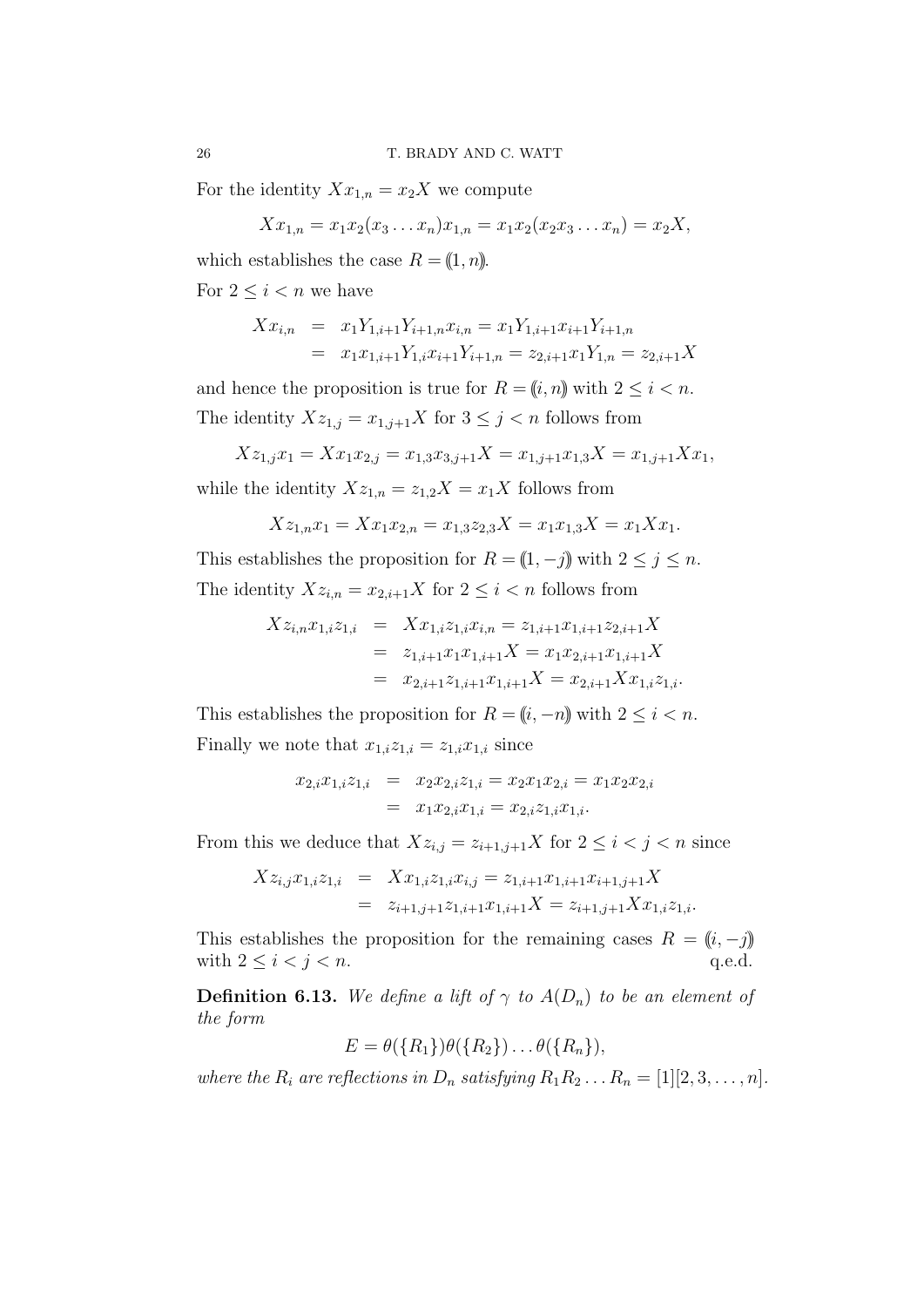We note that one lift of  $\gamma$  to  $A(D_n)$  is

$$
X = x_1 x_2 \dots x_n = \theta({(1, -2)})\theta({(1, 2)})\dots \theta({(n - 1, n)})\,.
$$

To show that  $\theta$  determines a well-defined homomorphism it suffices, by Lemma 6.1, to prove the following.

**Proposition 6.14.** For any lift  $E$  of  $\gamma$  to  $A(D_n)$  we have  $E = X$ .

*Proof:* Given a lift *E* of  $\gamma$  to  $A(D_n)$ , where

$$
E = \theta({R_1})\theta({R_2})\dots\theta({R_n}),
$$

we know that  $R_1R_2 \ldots R_n = [1][2,\ldots,n]$ . It follows for the proof of proposition 4.2 that one of the  $R_k$  is of the form  $(1, \pm j)$ . Since  $E = X$  if and only if  $X^{l}EX^{-l} = X$  for any integer *l*, we may assume  $R_k = (1, \pm 2)$ . We treat these two cases separately.

Suppose that  $R_k = (1, -2)$ . We will construct a new lift *E'* of  $\gamma$  satisfying  $E' = E$  and

$$
E' = \theta({R_1}) \dots \theta({R_{k-2}})\theta({(1,-2)})\theta({R'})\theta({R_{k+1}}) \dots \theta({R_n}),
$$

for some reflection *R′* .

To simplify notation we set  $R_{k-1} = T$  so that  $R_{k-1}R_k = T(1, -2)$ . Since  $T(1, -2) \leq [1][2, \ldots, n]$  we know that

$$
T \leq (1, -3, -4, \dots, -n, 2)
$$

so that *T* has one of the forms

- $(1)$   $(1, 2)$ , (2) ((*i*, *j*)) for  $3 \le i < j \le n$ ,  $(3)$  ((1, *−p*)) for  $3 < p < n$  or
- (4)  $(2, -p)$  for  $3 < p < n$ .

In the first case  $\theta({T}) = x_2$ , which commutes with  $\theta({(1, -2)}) = x_1$ . In the second case,  $\theta({T}) = x_{i,j}$  lies in the subgroup generated by  ${x_4, \ldots, x_n}$  and hence also commutes with  $x_1$ . In the third case *E'* can be constructed using

$$
\theta(\{T\})\theta(\{(1,-2)\}) = z_{1,p}x_1 = x_1x_{2,p} = \theta(\{(1,-2)\})\theta(\{(2,p)\})
$$

and in the fourth case using

$$
\theta({T})\theta({(1,-2)}) = z_{2,p}x_1 = x_1x_{1,p} = \theta({(1,-2)})\theta({(1,p)}).
$$

After  $k-1$  such steps we get  $E = x_1 \theta({S_2}) \dots \theta({S_n})$ , where the product on the right is a lift of  $\gamma$  to  $A(D_n)$ . However, this means  $S_2 S_3 \ldots S_n = (1, 2, \ldots, n)$  in  $C_n$  so that  $S_i \in \Sigma_n < C_n$  and

$$
\theta(\{S_2\})\dots\theta(\{S_n\})=x_2x_3\dots x_n,
$$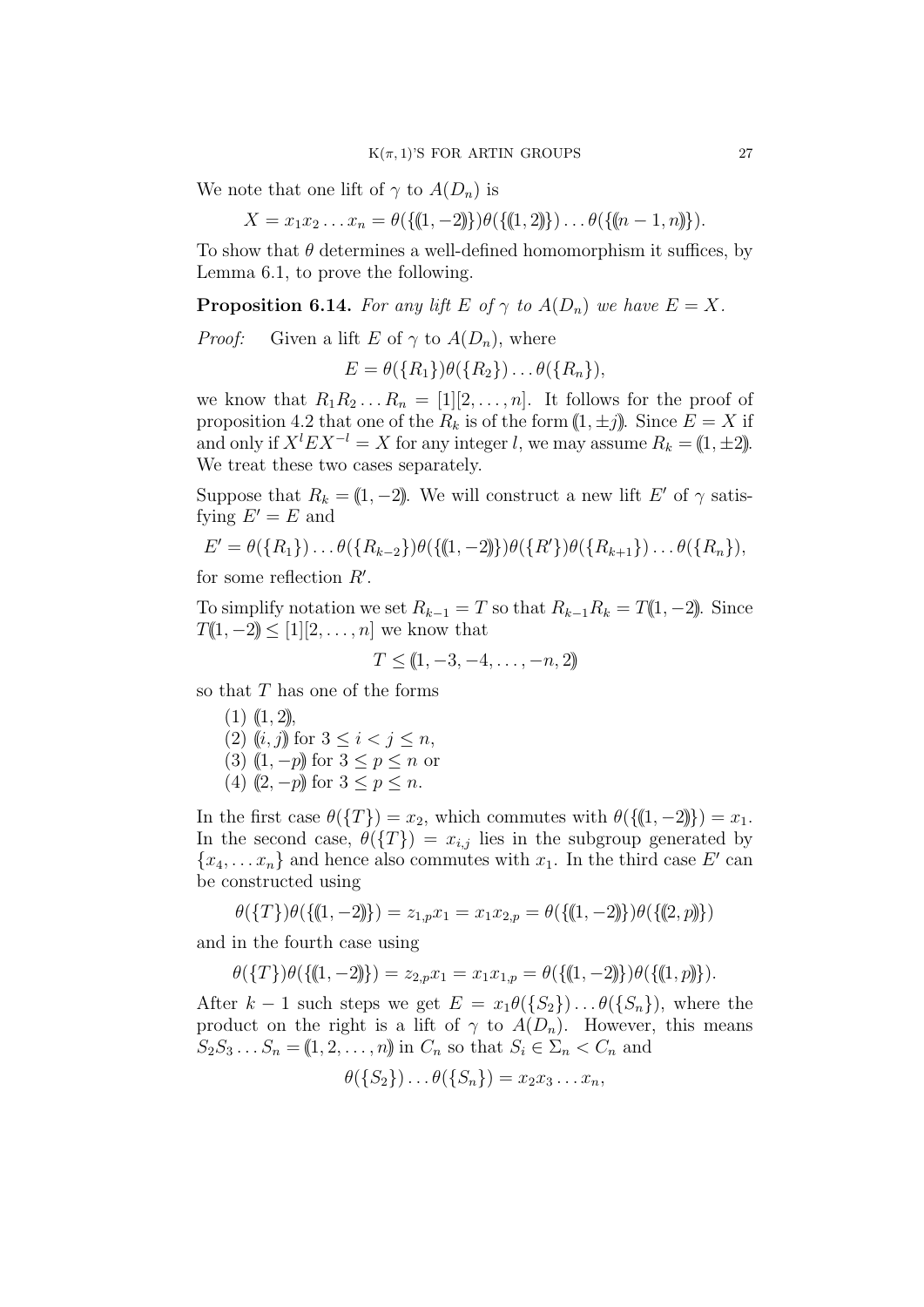by Lemma  $4.6$  of  $[3]$ .

Next suppose  $R_k = (1, 2)$ . As in the previous case, we will construct a new lift  $E'$  of  $\gamma$  satisfying  $E' = E$  and

$$
E' = \theta({R_1}) \dots \theta({R_{k-2}})\theta({(1,2)})\theta({R'})\theta({R_{k+1}}) \dots \theta({R_n}),
$$

for some reflection *R'*. To simplify notation we again set  $R_{k-1} = T$  so that  $R_{k-1}R_k = T(1, 2)$ . Since  $T(1, 2) \leq [1][2, ..., n]$  we know that

$$
T \leq (\!\!\left(1, 3, 4, \ldots, n, -2\!\!\right)\!\!\right)
$$

so that *T* has one of the forms

 $(1)$   $(1, -2)$ ), (2) (*i*, *j*)) for  $3 \le i < j \le n$ , (3) ((1, *p*)) for  $3 \le p \le n$  or (4)  $(2, -p)$  for  $3 \leq p \leq n$ .

In the first case  $\theta(\{T\}) = x_1$ , which commutes with  $\theta(\{(1, 2)\}) = x_2$ . In the second case,  $\theta({T}) = x_{i,j}$  lies in the subgroup generated by  ${x_4, \ldots, x_n}$  and hence also commutes with  $x_2$ . In the third case *E'* can be constructed using

$$
\theta(\{T\})\theta(\{(1,2)\}) = x_{1,p}x_{1,2} = x_{1,2}x_{2,p} = \theta(\{(1,2)\})\theta(\{(2,p)\}).
$$

In the fourth case *E′* is constructed using

$$
\theta(\{T\})\theta(\{(1,2)\}) = z_{2,p}x_2 = x_2z_{1,p} = \theta(\{(1,2)\})\theta(\{(1,-p)\}).
$$

The middle equality holds since

$$
z_{2,p}x_2x_1 = z_{2,p}x_1x_2 = x_1x_{1,p}x_2 = x_1x_2x_{2,p} = x_2x_1x_{2,p} = x_2z_{1,p}x_1.
$$

After  $k-1$  such steps we get  $E = x_2\theta(\{S_2\})\dots\theta(\{S_n\})$ , where the product on the right is a lift of  $\gamma$  to  $A(D_n)$ . However, this means  $S_2 S_3 \ldots S_n = (1, -2, \ldots, -n)$  in  $C_n$  so that  $S_i$  lie in the copy of  $\Sigma_n$ generated  $\{(1, -2), (2, 3), \ldots, (n-1, n)\}$  and

$$
\theta(\{S_2\})\dots\theta(\{S_n\})=x_1x_3\dots x_n,
$$

by Lemma 4.6 of [3]. Finally

$$
E = x_2 x_1 x_3 \dots x_n = x_1 x_2 x_3 \dots x_n.
$$

q.e.d.

Combining the results in this subsection we get the following theorem.

**Theorem 6.15.** *The poset group*  $\Gamma(D_n, \gamma)$  *is isomorphic to the Artin group*  $A(D_n)$  *for*  $\gamma$  *a Coxeter element in*  $D_n$ *.*